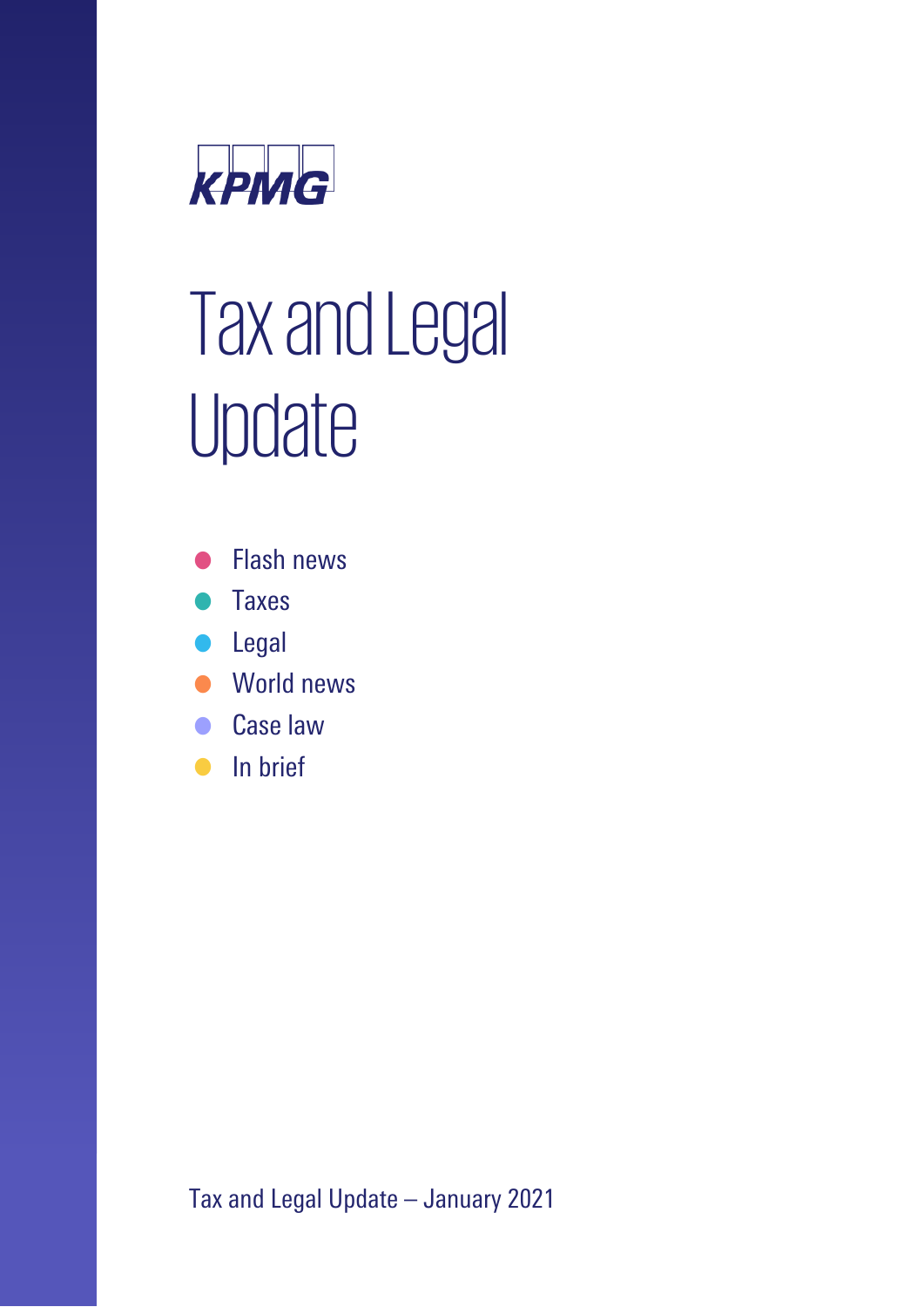# **Editorial**

A Czech proverb claims that "as on New Year's Day, so the whole year." If this is accurate, we do indeed have 12 months of changes to look forward to. The present biggest change is the abolition of the 'supergross wage', and the introduction of two progressive taxation rates – one at 15%, and the second, applicable to income above a set limit, at 23%. Furthermore, basic tax relief (claimable by each taxpayer) has been increased, employers have been allowed to provide employees with cash meal allowances, and changes have been made to the remuneration of members of corporate entities' bodies. The tax package was finally passed by the Chamber of Deputies, and after being returned by the Senate just two days before Christmas was published in the Collection of Laws on New Year's Eve, taking effect on 1 January 2021.

The Tax Procedure Code also underwent a major amendment, with changes affecting VAT on real estate leases. And I cannot conclude without mentioning Brexit: after heated negotiations, the UK finally agreed on its future relationship with the EU on Christmas Day. We describe all material changes in the individual articles of this issue of the Tax and Legal Update.

I hope you have started off the new year successfully. I would like to wish you good health, optimism and only changes for the better in 2021.



Jana Bartyzalová Partner

### 2 | Tax and Legal Update – January 2021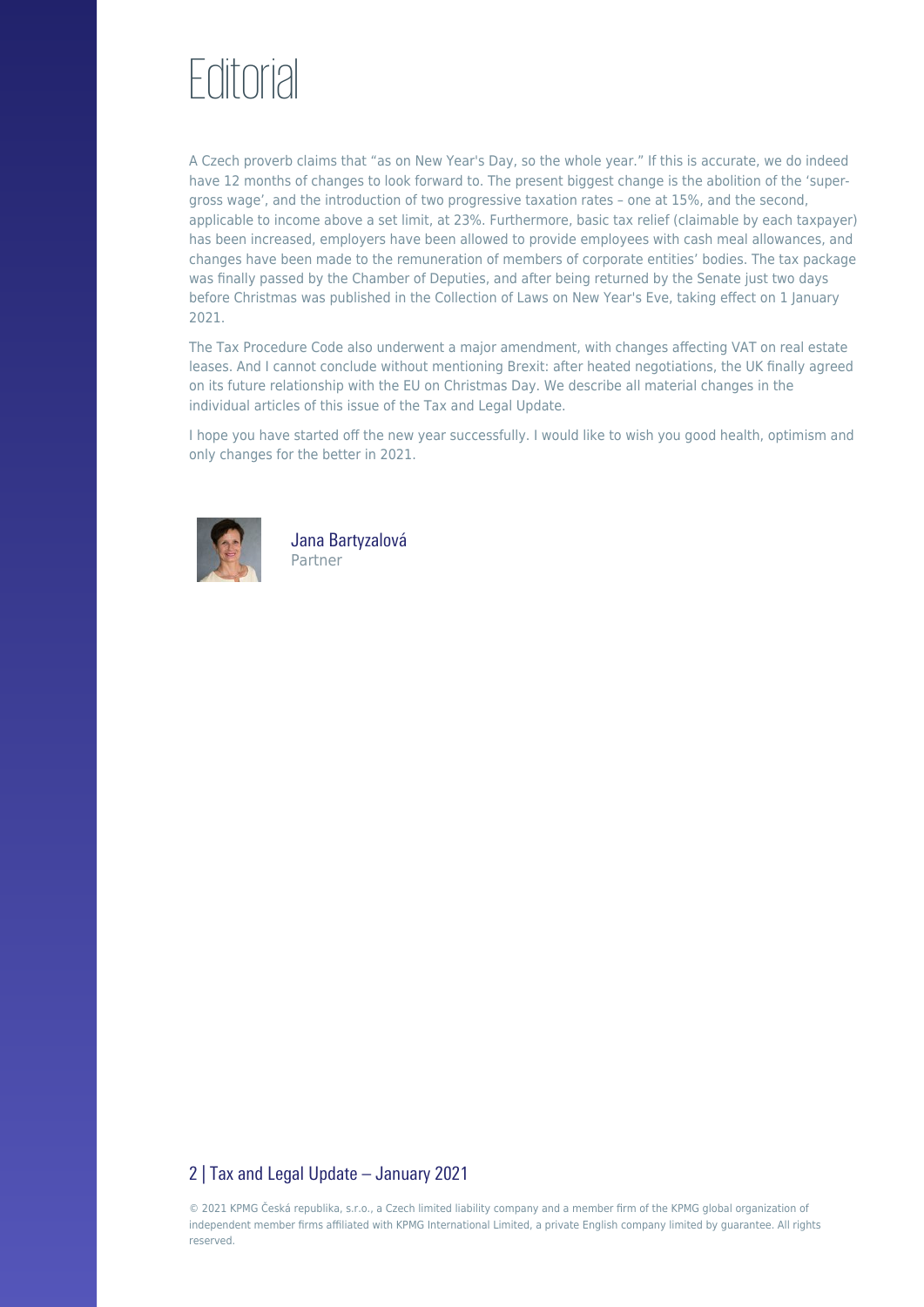### [Old/new programmes to support employers](https://danovky.cz/en/old-new-programmes-to-support-employers-at-the-time-of-the-pandemic) [at the time of the pandemic](https://danovky.cz/en/old-new-programmes-to-support-employers-at-the-time-of-the-pandemic)

At the turn of December and January, the government approved a series of compensatory measures with a total value of CZK 10 billion. Some compensatory measures are brand new; other represent only extensions of existing ones. Below we summarise those intended to help employers preserve jobs.



Romana Szuťányi rszutanyi@kpmg.cz +420 703 873 693

At the beginning of January, the government approved a new programme submitted by the Ministry of Industry and Trade called **COVID–Gastro – Closed Operations**, designed for selected businesses, in particular restaurants, retail outlets and services whose sale of goods or services was, at least partly, curtailed or banned as a result of the governmental emergency measures, covering the period from 14 October 2020 to 10 January 2021. It should be possible to draw CZK 400 for every day on which the business activity was curtailed for every full-time employee (and part-time employee whose entitlement will be recalculated using the appropriate coefficient) and/or for every other workers cooperating with entrepreneurs (self-employed persons). Employees in sectors that receive support under the COVID – Culture, COVID – Accommodation and COVID – Sport programmes should not be included in the calculation. Applications are to be submitted electronically via the Ministry of Industry and Trade's Agenda Information System. In compliance with Section 3.1 of the European Commission's Temporary Framework, maximum support may not exceed EUR 800 thousand per one enterprise.

Just before Christmas, the government extended the existing **Antivirus Programme** until the end of February 2021, prolonging all existing regimes under the programme: Regime A (ordered restrictions of operation and quarantine), Regime A Plus (based on Regime A but not applying to employees not working due to ordered quarantine or isolation), and Regime B (associated economic difficulties). The parameters of the Antivirus Programme's current settings have not been amended for this year.

The Antivirus Programme was extended in response to the deteriorating epidemic situation and as a result of the failure to adopt a planned systemic measure to provide support at a time of partial unemployment, the **kurzarbeit** (short-time working) scheme, which was meant to replace Antivirus from 1 January 2021. The bill on kurzarbeit is currently subject to the second reading at the Chamber of Deputies. Unlike the one-time support provided under the Antivirus Programme, kurzarbeit involves a legal regulation of support at a time of partial unemployment that should always be activated whenever the Czech economy suffers a crisis similar to the current one. The kurzarbeit scheme should be activated whenever an increase in unemployment occurs at a rate set by law and based on a government decree in emergencies such as natural disasters, pandemics, etc. Similarly as Antivirus, kurzarbeit should help companies that have to partly curtail their operations in emergency situations. To the employees of such companies, the state should pay 70% of net wages, depending on the employee's activity and time spent in kurzarbeit, over a maximum period of twelve months. However, the final version of the law is still uncertain.

### 3 | Tax and Legal Update – January 2021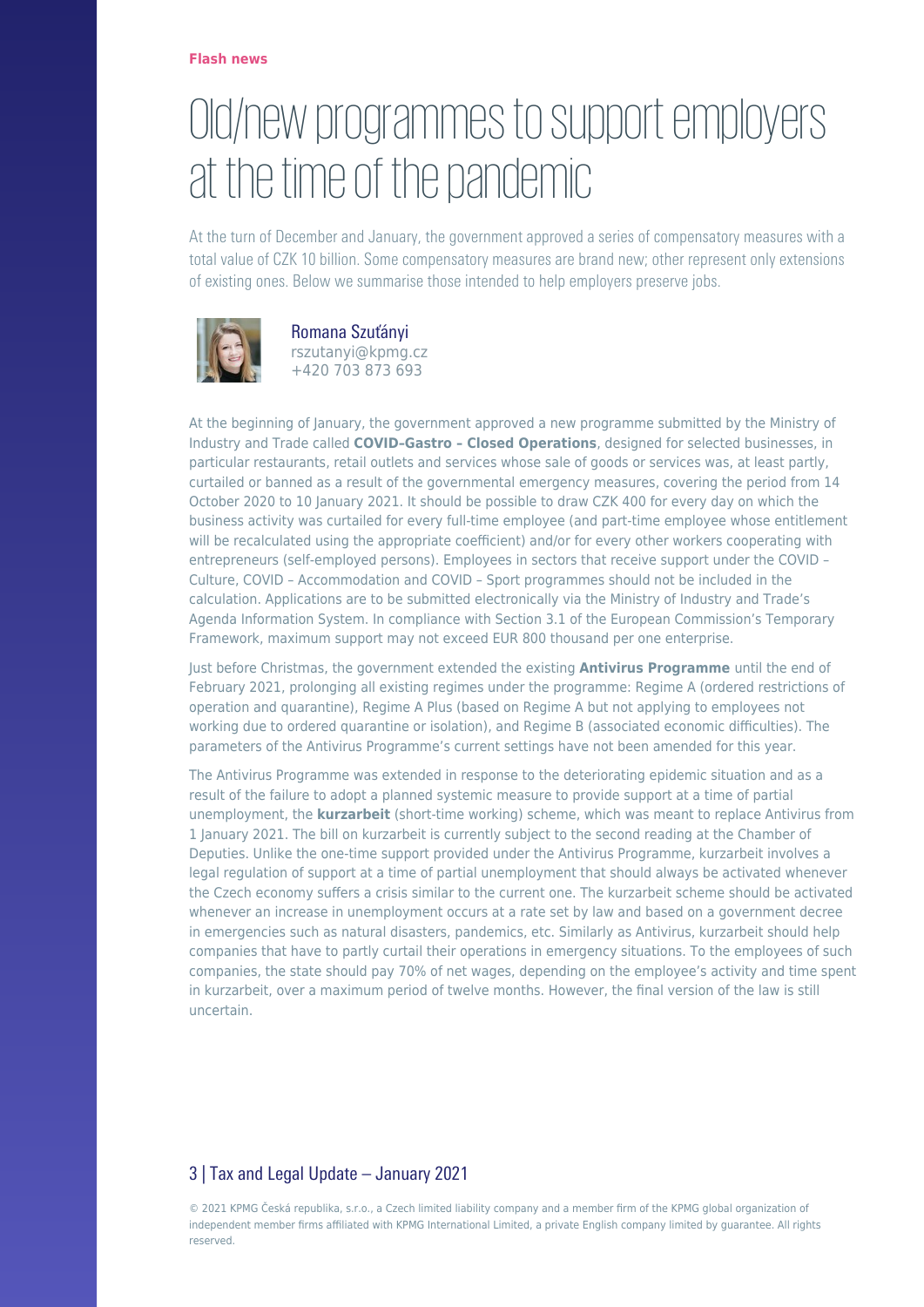#### **[Flash news](https://danovky.cz/en/category/flash-news)**

### [Losing Antivirus contributions owing to formal](https://danovky.cz/en/losing-antivirus-contributions-owing-to-formal-errors) [errors](https://danovky.cz/en/losing-antivirus-contributions-owing-to-formal-errors)

The Antivirus Programme is considered one of the most successful and best performing support programmes that the government introduced during the pandemic. According to statistics published by the Ministry of Labour and Social Affairs at the end of December, the number of supported companies exceeded 65 thousand and the total amount of provided support amounted to almost CZK 25 billion. However, some employers have ascertained that they will have to refund the aid already received under the programme even though they did not abuse the programme in any way and paid all relevant payments and mandatory premiums within the statutory deadlines.



Romana Szuťányi rszutanyi@kpmg.cz +420 703 873 693



Michal Slavík michalslavik@kpmg.cz +420 222 123 101

Under the Antivirus Programme, contributions to employers are provided as a refund of payroll expenses that have already been incurred, i.e. employers must first pay wage compensation to their employees and settle all relevant mandatory premiums, and only then they are entitled to submit their statement of payroll expenses, based on which contributions under the Antivirus Programme are paid.

Employers confirm that they have paid wage compensations and mandatory premiums before filing the statements via affidavits attached to the statements.

Simultaneously, in agreements on the provision of contributions under the Antivirus Programme concluded between employers and the Labour Office, the employers undertake to refund monthly contributions under the programme if wage compensations and mandatory premiums are not settled before the Labour Office provides the contributions under the programme for the appropriate month.

During inspections of the adherence to the Antivirus Programme's conditions, labour offices ascertained that some employers had received contributions under the programme earlier than they had actually paid the mandatory premiums. In accordance with the Antivirus Programme's conditions and the above agreement between the employers and the Labour Office, this means that some employers will have to return the contributions received for a particular month despite having settled their mandatory payments within their common deadlines.

In early December, the Ministry of Labour and Social Affairs issued a press release on the subject, disallowing the possibility of a waiver of the duty to refund the contribution even in cases where the mandatory premiums were paid only a few days after the contribution under the programme was paid out. We understand that, according to the ministry, the refund of contributions may not be waived even if under standard circumstances the contributions would have been paid in a timely manner. In its press release, the ministry also points out that if the employer does not return the contribution when asked to do so, this will be regarded as a breach of budgetary discipline that will be resolved by the tax authority with local jurisdiction.

While a discussion is definitely warranted about whether the above procedure is excessively formalistic or whether the duty to refund the contributions received can be waived after all, especially in cases where mandatory premiums would have been settled in a timely manner under standard circumstances and where these have already been paid at the time of an inspection, we nonetheless cannot but recommend that all conditions for drawing any kind of subsidy or support be always carefully examined and adhered to.

### 4 | Tax and Legal Update – January 2021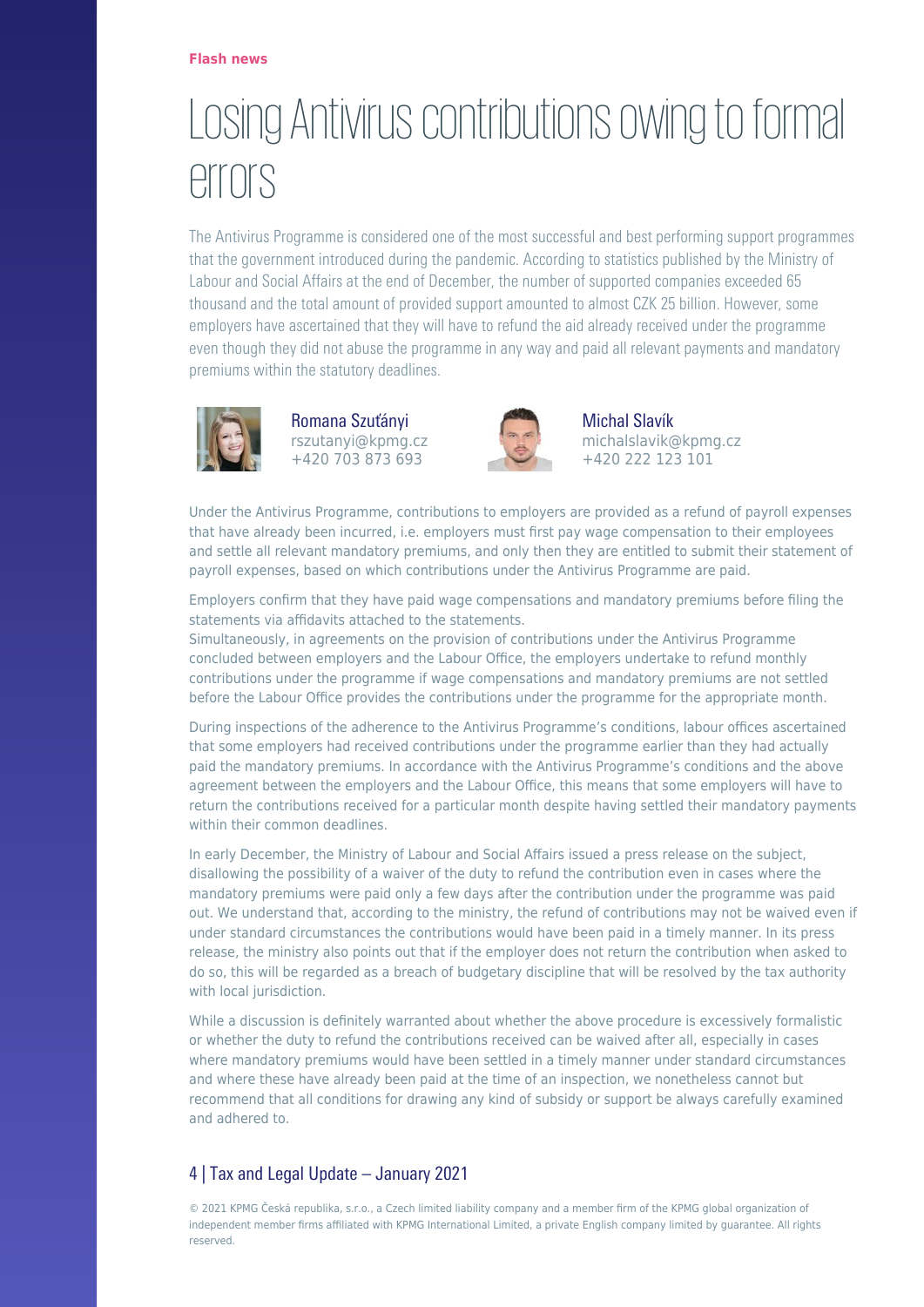# [Another tax liberation package waives default](https://danovky.cz/en/another-tax-liberation-package-waives-default-interest-on-selected-taxes-and-some-administrative-fees) [interest on selected taxes and some](https://danovky.cz/en/another-tax-liberation-package-waives-default-interest-on-selected-taxes-and-some-administrative-fees) [administrative fees](https://danovky.cz/en/another-tax-liberation-package-waives-default-interest-on-selected-taxes-and-some-administrative-fees)

The Ministry of Finance is waiving default interest on VAT and road tax for entities in selected sectors of industry, and default interest and interest on deferred tax amount where the deferment of tax payment or payment of tax in instalments was granted for reasons related to the spread of the SARS-CoV-2 virus. For all entrepreneurs, selected administrative fees have also been waived. The tax liberation package comes in the form of a decision of the Minister of Finance.



Filip Svoboda fsvoboda@kpmg.cz +420 541 421 375



Erika Krišková Dunajská ekriskova@kpmg.cz +420 541 421 386

The decision has been published in Financial Bulletin 38/2020. The waiver of default interest on selected taxes only applies to taxpayers whose prevailing portion of revenues between 1 June 2020 and 30 September 2020 was generated from one or several activities that have been banned or restricted by a government resolution between 22 October 2020 and 31 March 2021. These include, for instance: operation of restaurants and bars, organisation of concerts and other musical, theatrical or film shows, organisation of congresses and other educational events, organisation of trade fairs and other similar activities. For these taxpayers, the following shall be waived:

- default interest on VAT for the taxable period of September, October, November and December 2020, and January, February and March 2021, or for the taxable period of the third and fourth quarter of 2020 and the first quarter 2021;
- default interest on road tax for the 2020 taxable period

provided that the tax to which the default interest relates is paid no later than on 16 August 2021. At the same time, the road tax prepayment payable on 15 April 2021 has been waived (although its waiver does not mean the tax itself is waived). The waiver is conditional upon the taxpayer notifying the appropriate tax authority of the fact that the prevailing portion of their revenues in the relevant period was generated from the defined activities. As regards VAT, this liberation package only waives default interest, not penalties for late tax assertions, meaning that VAT returns and VAT ledger statements still have to be filed within the statutory deadlines.

The decision also generally waives selected administrative fees (or, more precisely, extends the period for which administrative fees were already waived by the Finance Minister's previous decisions). The waiver applies to administrative fees for applications for a waiver of default interest or interest on deferred tax amount, for deferment of tax payment or payment of tax in instalments, for tax debt-free or personal tax account balance confirmations; as well as to selected applications in the customs area, if filed between 1 January and 16 August 2021.

Finally, the decision waives (or, more precisely, extends the period for which it was already waived by the Finance Minister's previous decisions) default interest and interest on deferred tax amount where the deferment of tax payment or payment of tax in instalments was granted for reasons connected with the outbreak of SARS-CoV-2 upon an individual application filed pursuant to Section 156 of the Tax Procedure Code. The waiver remains valid until 16 August 2021.

### 5 | Tax and Legal Update – January 2021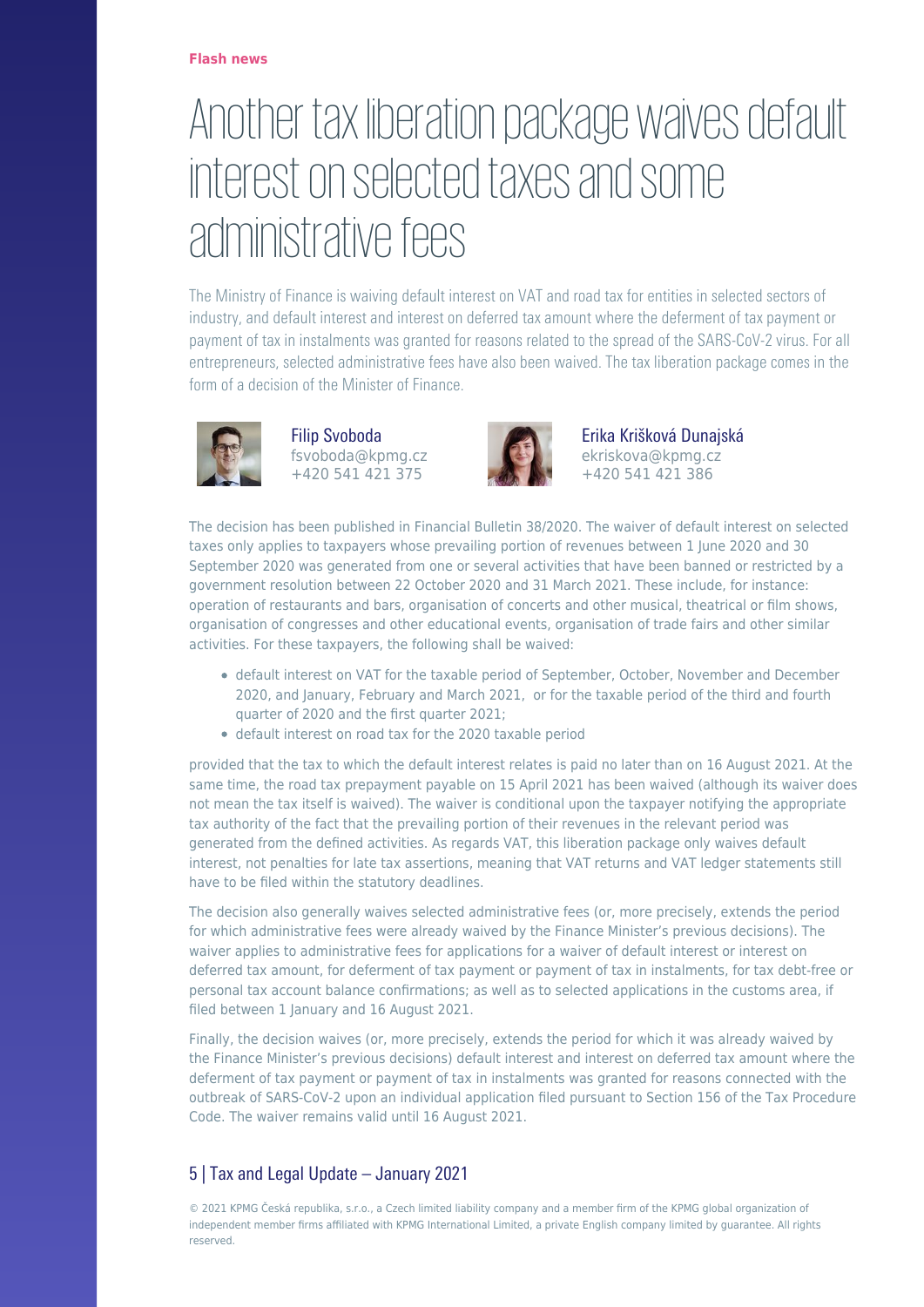# [OECD guidance on the transfer pricing](https://danovky.cz/en/oecd-guidance-on-the-transfer-pricing-implications-of-the-covid-19-pandemic) [implications of the COVID-19 pandemic](https://danovky.cz/en/oecd-guidance-on-the-transfer-pricing-implications-of-the-covid-19-pandemic)

The unique economic conditions arising from COVID-19 and government responses to it have resulted in challenges for the application of the arm's length principle. To enhance tax certainty in the face of such challenges, the Organisation for Economic Co-operation and Development ("OECD") released guidance ("Guidance") on the application of the arm's length principle in the context of the COVID-19 pandemic.



Zdeněk Řehák zrehak@kpmg.cz +420 222 123 531



Yagmur Basak Lazarus bylazarus@kpmg.cz +420 222 123 644

The Guidance emphasises that the OECD Transfer Pricing Guidelines for Multinational Enterprises and Tax Administrations 2017 ("OECD TPG") should continue to be relied upon when performing a transfer pricing analysis, including under the possibly unique circumstances introduced by the pandemic. Accordingly, the Guidance focuses on how the arm's length principle and the OECD TPG apply to issues that may arise or be exacerbated in the context of COVID-19, rather than on developing specialised guidance beyond what is currently addressed in the OECD TPG. The Guidance represents the consensus view of the 137 members of the Inclusive Framework.

The Guidance focuses on four priority issues where the additional practical challenges posed by COVID-19 are considered most significant:

- comparability analysis
- losses and the allocation of COVID-19 specific costs
- government assistance programs
- advance pricing agreements (APAs).

The Guidance emphasises that while the four issues have been presented as discrete topics for ease of presentation, these topics may be interrelated and therefore need to be considered together and within the analytical framework of the OECD TPG. Within each of the four priority issues, the Guidance addresses several questions.

A common theme of the Guidance is that an appropriate arm's length response to any issue will depend upon the facts and circumstances of the transaction under consideration, which is indeed a recommendation also valid for Czech taxpayers. The Guidance's encouragement of pragmatism and flexibility provides a welcome practicality to addressing some challenging transfer pricing issues. It remains to be seen how different tax authorities will incorporate the suggestions in the Guidance into their dealings with taxpayers.

### 6 | Tax and Legal Update – January 2021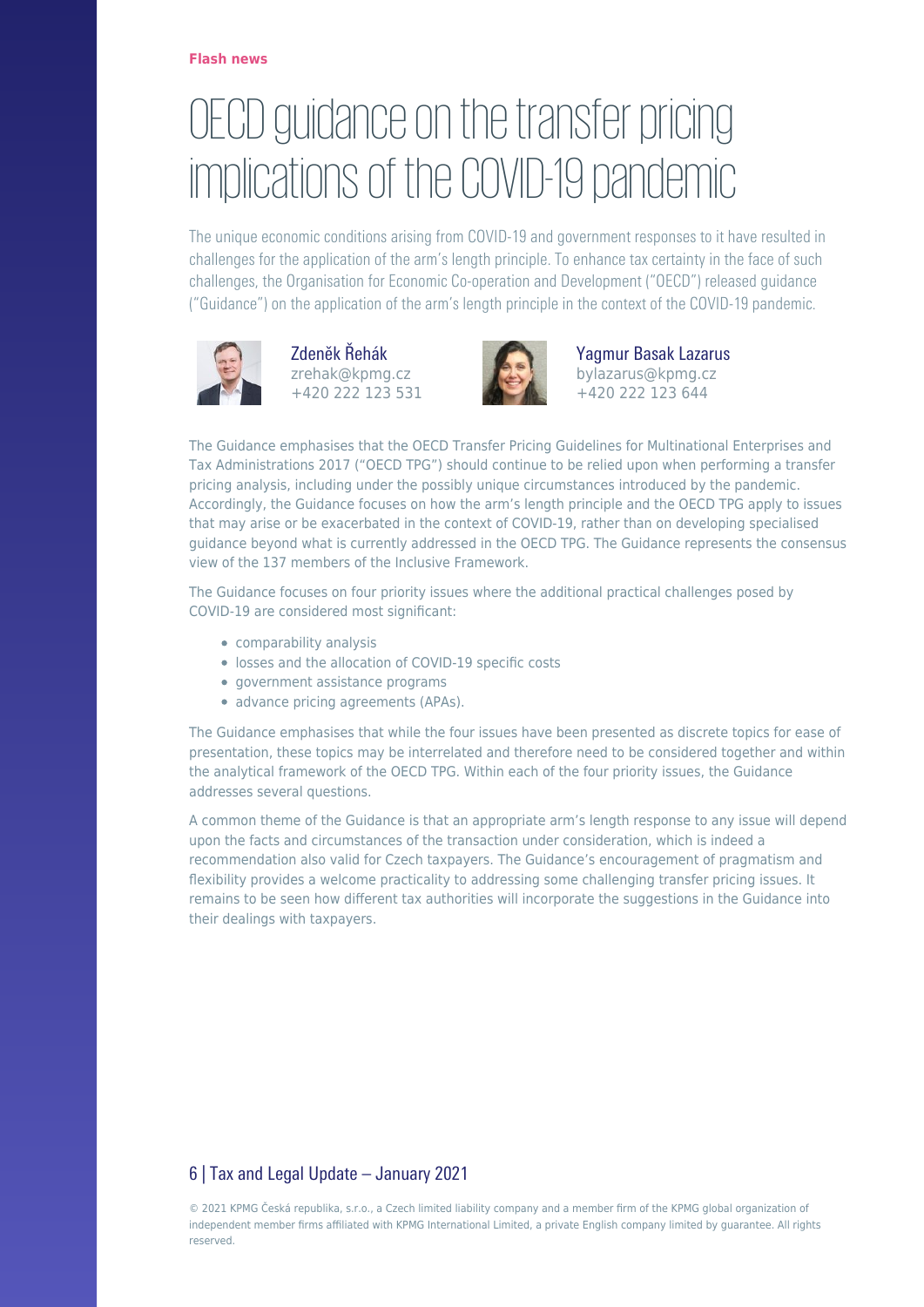# [What's new in tax for employers and](https://danovky.cz/en/what-s-new-in-tax-for-employers-and-employees-in-2021) [employees in 2021?](https://danovky.cz/en/what-s-new-in-tax-for-employers-and-employees-in-2021)

The most crucial changes undoubtedly are the abolition of the super-gross wage and the solidarity tax surcharge and the introduction of progressive taxation using two rates, 15% and 23%, the second one applicable to income exceeding the set threshold. Another novelty is an increase in the basic tax relief per taxpayer and an option for employers to provide monetary meal allowances and not just meal vouchers to employees.



Iva Krákorová ikrakorova@kpmg.cz +420 222 123 837



Lenka Nováková lnovakova@kpmg.cz +420 222 123 364



Mária Marhefková mmarhefkova@kpmg.cz +420 222 123 498

#### **Changes in effect from 1 January 2021:**

- From now on, only employees' gross income will be subject to income tax. Apart from a 15% income tax rate, the amendment introduces another rate of 23% that should be applied to income above 48 times the average wage. When recalculated to annual income, the second rate will apply to income exceeding CZK 1,701,168 a year (i.e. monthly income of more than CZK 141,764). Employers should first apply this procedure when preparing their payroll for January 2021.
- As a result of the abolition of the super-gross wage, the gross amount of remuneration for exercising the office of member of a corporation's body considered to be a Czech tax non-resident will be taxed by a 15% withholding tax only, applied to the gross remuneration irrespective of its amount.
- Employees that have so far been obligated to file income tax returns only owing to the fact that their annual income from dependent activity was subject to the solidarity tax surcharge will be relieved from this obligation effective from the 2021 taxable period. These employees will be able to ask their employers to prepare their annual settlement of tax on wages in a standard manner as other employees.
- The basic tax relief per taxpayer will increase to CZK 2,320 a month (CZK 27,840 a year).
- The maximum assessment base for social security insurance purposes will be CZK 1,701,168 in 2021. As previously, health insurance premiums will be paid from all incomes generated by an employee without applying any maximum assessment base.
- From 1 January 2021, the minimum wage will increase from CZK 14,600 to CZK 15,200, which will affect the following amounts:
	- $\circ$  The minimum monthly health insurance premium calculated from the minimum assessment base, or the minimum wage, will be CZK 2,052.
	- The tax credit for placing a child into pre-school facilities will increase to CZK 15,200 for each maintained child.
	- The entitlement to the payment of a tax bonus per child for 2021 will arise after generating income from dependent and business activity up to 6 times the minimum wage, i.e. CZK 91,200 a year (CZK 7,600 a month). Moreover, the maximum tax bonus amount has been cancelled.

### 7 | Tax and Legal Update – January 2021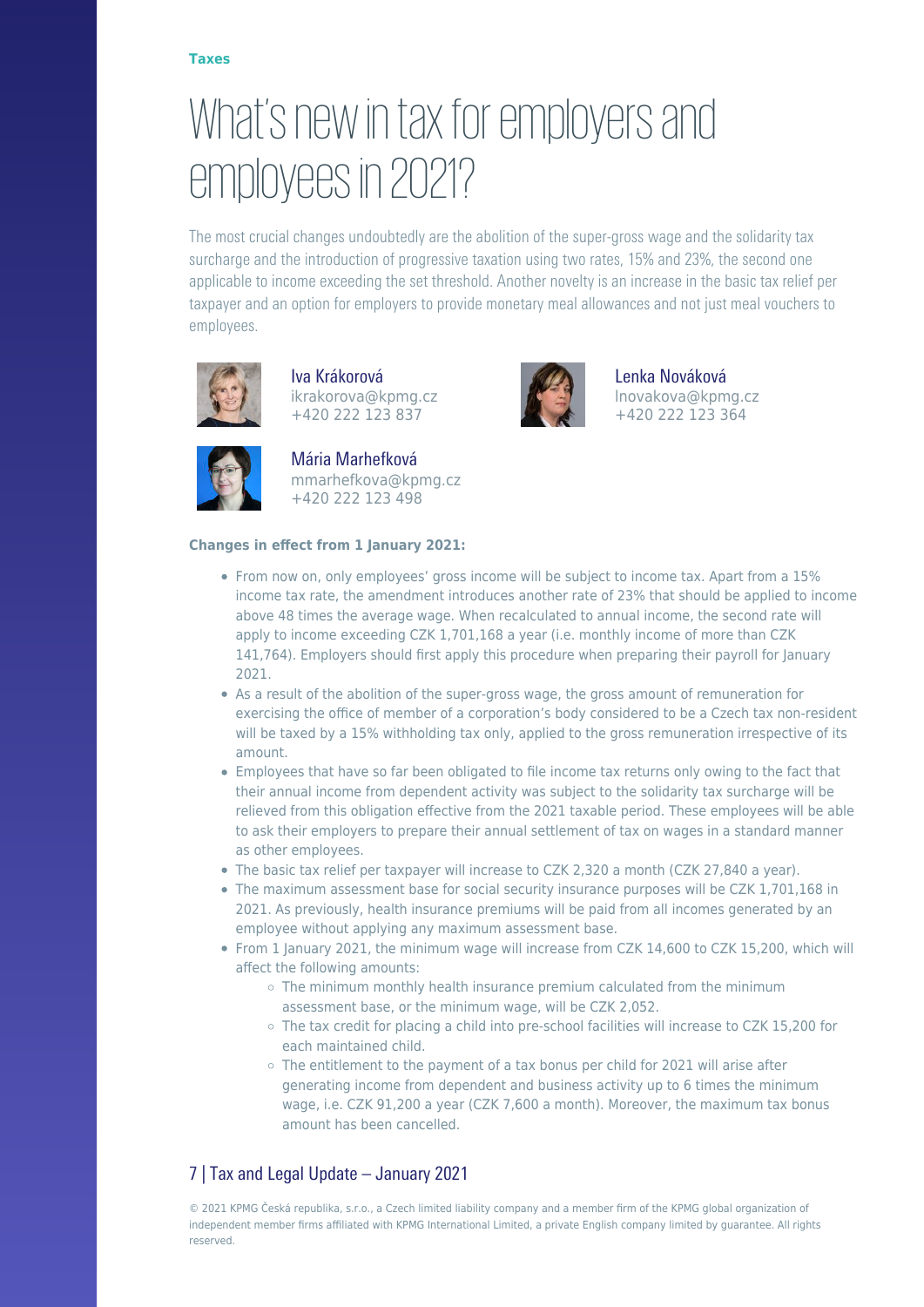- The employee's income threshold for mandatory sickness insurance premiums will increase to CZK 3,500 a month. Consequently, income up to this limit from an agreement to perform work will not be subject to social and health insurance but will be subject to withholding tax, similarly as in the case of agreements to complete a job where the limit of CZK 10,000 remains in effect, unless the employee signs a declaration of the taxpayer liable to personal income tax from dependent activity with the employer.
- Employers may contribute to their employees' meal allowances also in monetary form: on the employee's part, a monetary contribution will be treated as income exempt from both tax and mandatory premiums up to 70% of the meal allowance amount as set by the Labour Code for business trips lasting 5-12 hours. On the employer's part, this will be a tax-deductible expense with no limitation.
- The limit for reporting tax-exempt income or income that is not subject to tax in the Czech Republic under a double tax treaty will increase to CZK 300,000 a month per one non-resident. Under the amendment, the taxpayer will only have to report income not subject to tax once a year, always by 31 January of the following year.

#### 8 | Tax and Legal Update – January 2021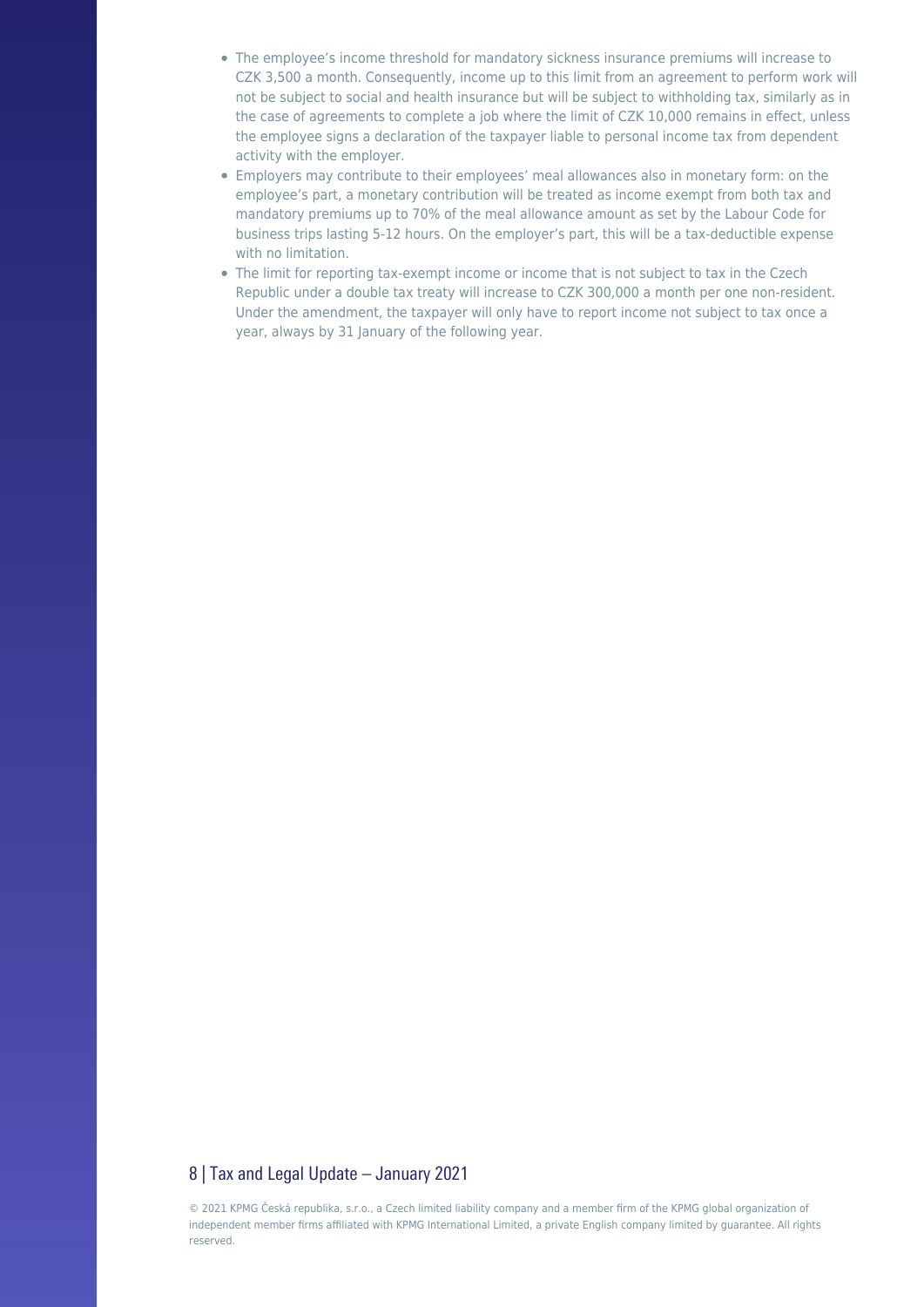# [New Year with the new Tax Procedure Code!](https://danovky.cz/en/new-year-with-the-new-tax-procedure-code)

The amendment is relatively extensive, thus affecting the lives of all taxpayers. The main areas concern: the possibilities for using tax information mailboxes; changes in deadlines for filing tax returns; a revision of the sanction and penalty system; simplification of inspection procedures; and the introduction of an advance for VAT deduction.



Jana Fuksová jfuksova@kpmg.cz +420 724 981 205



Josef Riesner josefriesner@kpmg.cz +420 222 123 853

Compared with other tax regulations, the Tax Procedure Code does not change very often; therefore, its amendment definitely deserves our attention. The amendment affects a large number of concepts regulated by the Tax Procedure Code, the most crucial of which we summarise below.

The extension of the **tax information mailbox's functionalities** is a change connected with the planned formation of the MOJE daně portal. The amendment now provides the legislative framework; we have to wait and see what the changes to the technical parameters of mailboxes will be. The tax information mailbox has been designed to accelerate communication with taxpayers and should be used by the tax administrators for this purpose. However, it is not meant to replace data boxes. Access to tax information mailboxes for third parties will only be possible upon authorisation.

The amendment significantly changes **the deadlines for filing income tax returns**. The basic threemonth deadline after the end of the taxable period remains in effect; however, the amendment also stipulates a four-month deadline for tax returns filed electronically. The deadline for electronic filings shall be extended automatically without having to submit an application. Where income tax returns are filed by tax advisors, it will not be necessary to submit a power of attorney to the tax administrator before the end of the three-month period. Contrariwise, where tax advisors file tax returns based on powers of attorney within the basic deadline, the relevant tax will be assessed to the taxpayer within this basic deadline. The provisions on deadlines shall apply already for the taxable period ended 31 December 2020.

The amendment introduces significant changes to **the system of sanctions and penalties**, regulating interest rates and unifying interest for both the taxpayer and the tax administrator. Interest will derive from the amount of default interest under the Civil Code, i.e. 8% + repo rate as set by the Czech National Bank. Simultaneously, the sanction-free period when paying taxes changes: default interest charged for the non-payment of tax starts to accrue on the fourth calendar day of the date the tax is payable. The sanction-free period has thus been shortened from four working days to three calendar days; this is compensated by an increase in the minimum threshold for assessing default interest to CZK 1,000. Compared with the existing wording, the basis for calculating interest will change: the basis will be the current income tax amount that has not yet been paid. This means that under the new provisions, it is necessary that any tax overpayments are actually used to settle the tax (e.g. based on an application), otherwise the accruing of interest will not be suspended.

The amendment significantly simplifies **the commencement and the completion of tax inspections**, abandoning the formalised concept that has so far been applied. Under the new provisions, it will no longer be necessary to commence a tax inspection personally during oral proceedings, but a formal notice on the commencement of a tax inspection delivered to a data box will suffice. Similarly, it will no longer be necessary to close a tax inspection by meeting personally and discussing a report on the inspection's outcomes, but it will suffice to deliver the report to the taxpayer along with a notice on the completion of a tax inspection.

In relation to VAT, the amendment gives the tax administrator the option to pay out to the taxpayer **a**

### 9 | Tax and Legal Update – January 2021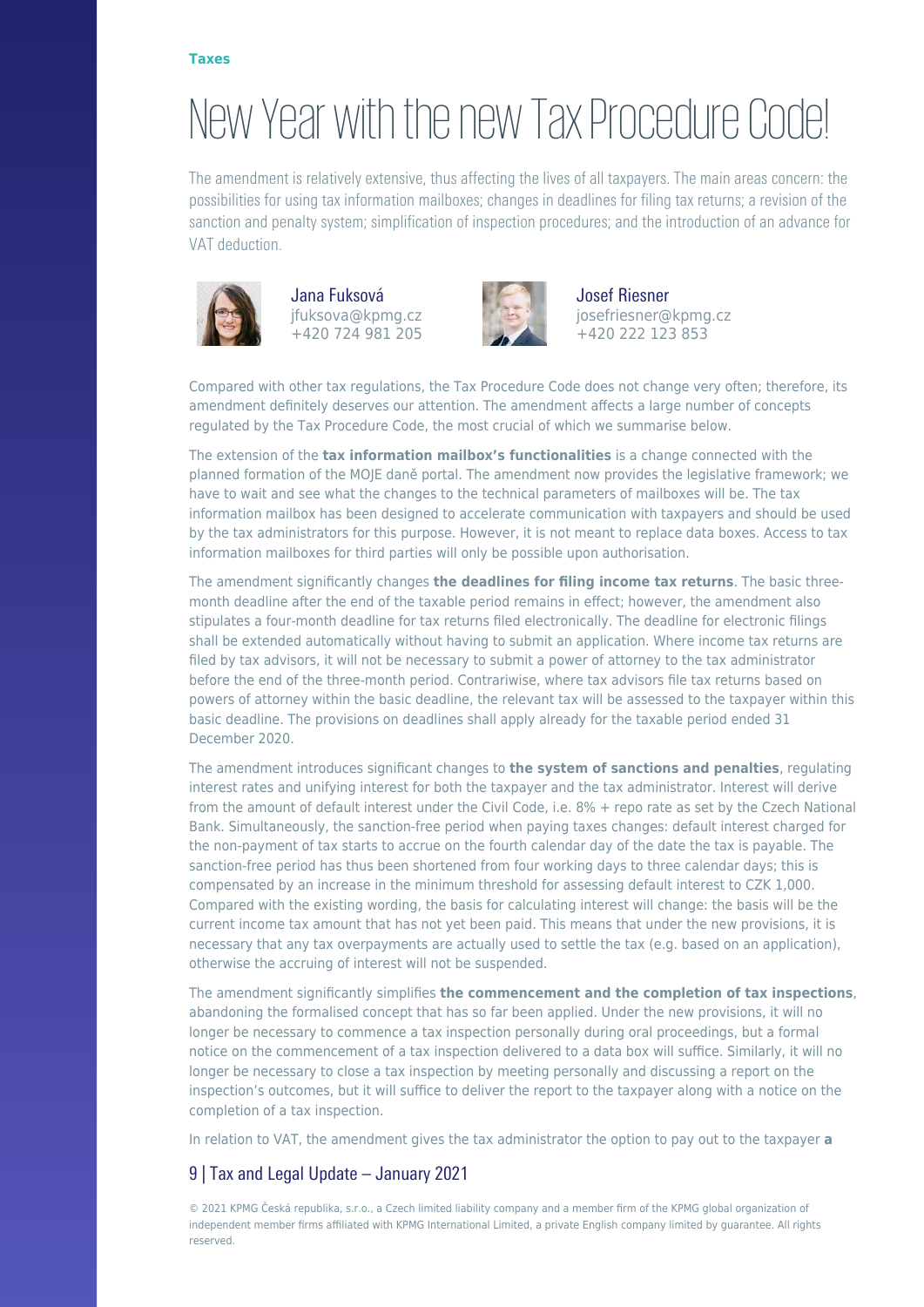**part of a VAT deduction that is not subject to examination** in form of an advance. To pay out the advance, part of the unexamined VAT deduction must amount to at least CZK 50 thousand. After completing the examination, the tax authority should issue a decision and make a final reconciliation to determine the amount that should be paid by the taxpayer and the amount that should be refunded.

The financial administration has repeatedly declared that the amendment to the Tax Procedure Code should make taxpayers' lives easier. We just have to wait and see whether this will really be the case.

#### 10 | Tax and Legal Update – January 2021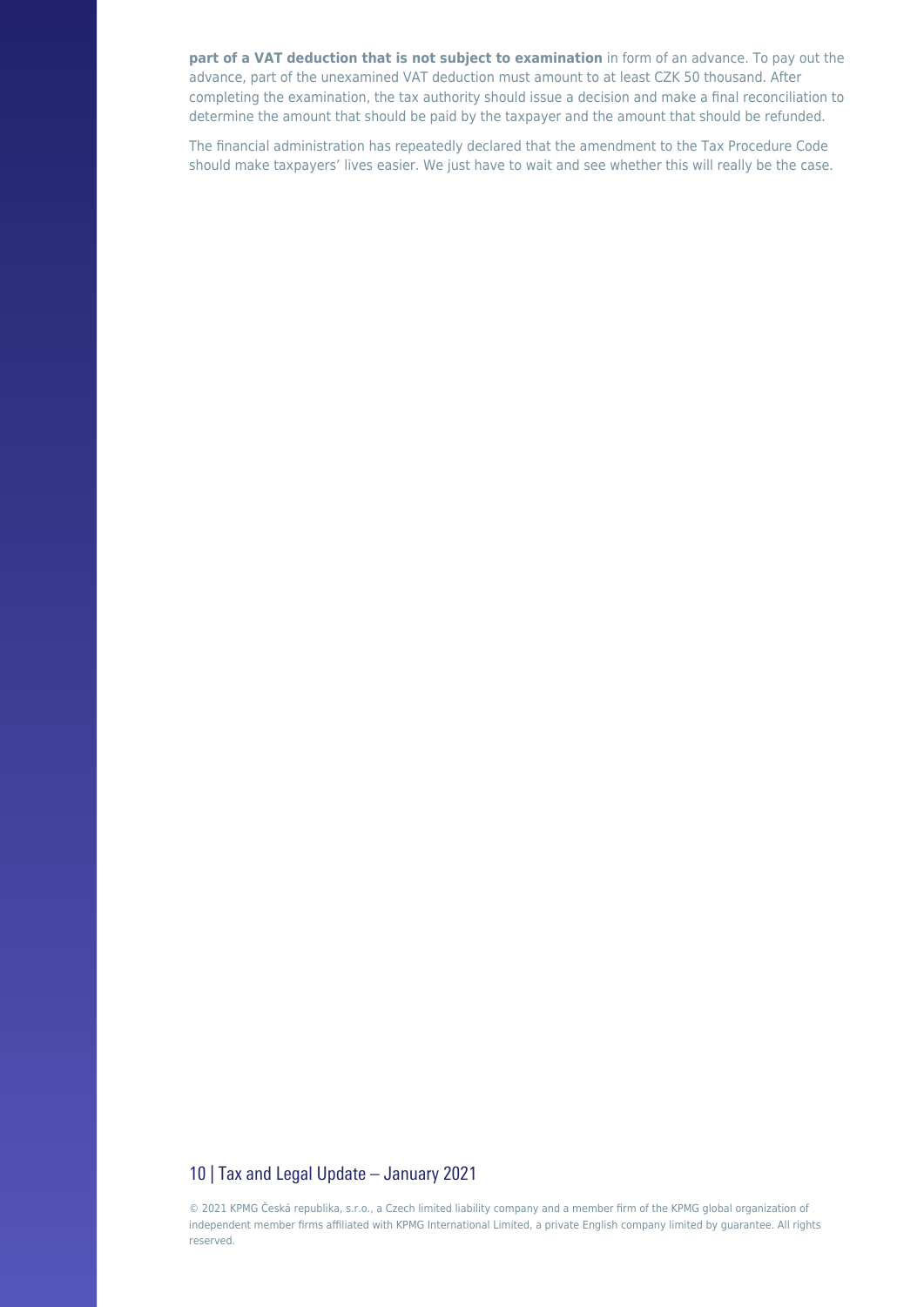#### **[Taxes](https://danovky.cz/en/category/taxes)**

# [VAT on the lease of real estate](https://danovky.cz/en/vat-on-the-lease-of-real-estate)

On 1 January 2021, a provision of the VAT Act restricting the option to tax leases of selected real estate entered into effect. At the end of 2020, the General Financial Directorate (GFD) issued information to ensure a better understanding of the lease of real estate from a VAT perspective and to clarify certain areas of the new provision.



Tomáš Havel thavel@kpmg.cz +420 222 123 615



Hana Hašková hhaskova@kpmg.cz +420 222 124 258

The lease of real estate is (with certain exceptions) exempt from VAT without the entitlement to VAT deduction. Until 31 December 2020, VAT payers could decide to declare output VAT on leases of real estate to another payer for the purposes of the other payer's economic activity. In accordance with exceptions in effect from 1 January 2021, it will no longer be possible to decide to tax leases of certain real property items, such as:

- a family house under the legal regulations on the Real Estate Register
- residential premises
- a unit that does not include non-residential premises other than a garage, cellar or store room
- a building in which at least 60% of the floor area of such building, or of the part of a building if such part is leased, are residential premises
- a plot of land that includes a family house, residential premises or building under paragraph d) with which the land is leased
- a superficiary right of building that includes a family house or a building under paragraph d) with which the superficiary right of building is leased.

The legislators did not try to conceal that the primary purpose of this provision is to prevent the abuse of the option to tax leases of real estate intended for permanent housing by claiming the entitlement to VAT deduction. The possibility of permanent housing is the very condition that unites all the real property items contained in the new provision. The GFD emphasises that buildings for permanent housing are determined as such mainly based on information from the Real Estate Register and based on other legislation and decrees regulating construction and technical layout requirements. In other words, it will be most crucial for the tax administrator what is the character of the real estate item at issue under relevant construction regulations.

The GFD's information confirms certain facts that have so far not been clear from the law: for example, if a unit recorded in the Real Estate Register does not meet the requirements for permanent housing in terms of its purpose and its construction and technical layout, it will still be possible to tax the lease of such a unit. Such units are most often designated as studios.

Another area that deserves interest is the lease of buildings in which at least 60% of the floor area are residential premises. There are opinions according to which the lease of such a building can only be taxed if the building is not divided by the lessor into units based on the owner's declaration. In other words, the lease of the entire building, after it was divided into units based on the owner's declaration, would be unacceptable, as this lease would actually involve the lease of separate units whose taxation is restricted. Nevertheless, the GFD has not yet opined on the matter. The question therefore remains how tax administrators will proceed in such cases.

In connection with the above, we also draw attention to the fact that any adjustment to VAT deduction relating to buildings, units and their technical improvements must be performed within 10 years of their acquisition.

### 11 | Tax and Legal Update – January 2021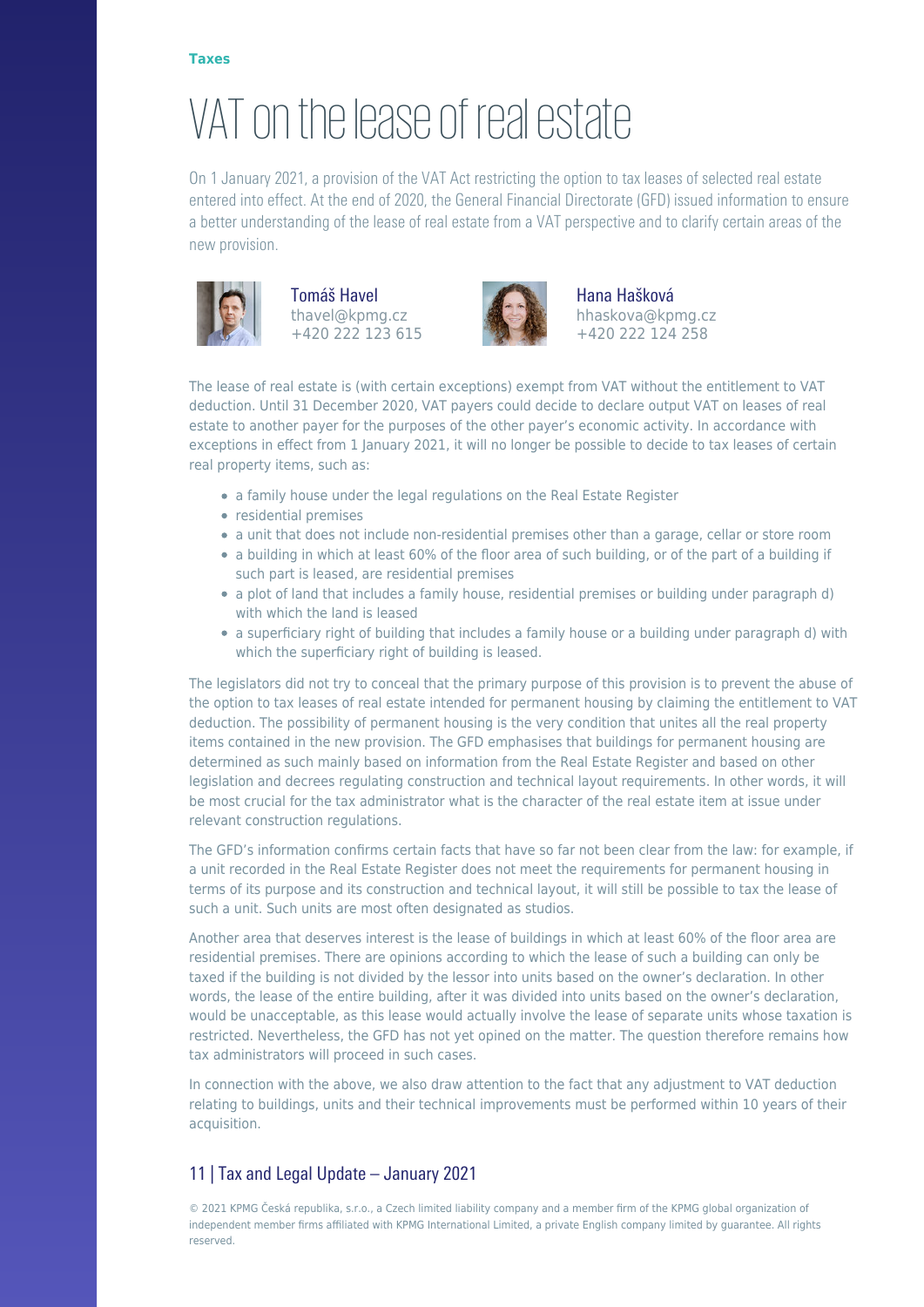# [The GFD issues additional information on](https://danovky.cz/en/the-gfd-issues-additional-information-on-reporting-under-dac-6) [reporting under DAC 6](https://danovky.cz/en/the-gfd-issues-additional-information-on-reporting-under-dac-6)

The General Financial Directorate (GFD) has published a list of questions and answers on the new obligation to report cross-border arrangements (DAC 6 reporting).

> Jana Fuksová jfuksova@kpmg.cz +420 724 981 205



Václav Baňka vbanka@kpmg.cz +420 222 123 505



Ivana Koláčková ikolackova@kpmg.cz +420 222 124 360

additionally request the translation of some of the provided information.

The GFD states that reporting must be made via an electronic form available on the Czech financial administration's website or through third-party applications (the file must meet all the requirements and have an XML structure). The authority receiving the reports is the Specialised Tax Authority, and the form can be completed in both Czech and English. If the data is provided in English, the tax administrator may

Obliged entities do not have to report a reportable cross-border arrangement if they have already filed a report containing the same data in another EU member state or if another obliged entity has filed a report on that arrangement containing the same data in one of the EU member states. In such cases, the GFD recommends keeping the identification numbers generated by the respective tax authority – A-ID (arrangement identification number) and D-ID (report identification number); these identification numbers may serve as proof of compliance with the reporting obligation.

Where an intermediary has informed the user that they have exercised professional confidentiality, the user's approach shall depend on other factors, in particular the type of the arrangement and the existence of other intermediaries. If multiple intermediaries are involved in the arrangement, the user shall only become an obliged entity as the last one. In many cases, an agreement between the parties involved in the arrangement will also be important.

According to the GFD, an arrangement is reportable if the following two facts occur simultaneously:

- the existence of a person who proposes such an arrangement (an intermediary, a taxpayer, their employee, etc.); and
- the existence of a specific proposal aiming to give the taxpayer a tax advantage.

According to the GFD, the existence of a tax advantage is a condition that should always be met, not just in connection with hallmarks linked to the main benefit test. If the above conditions do not occur simultaneously, the arrangement is not reportable, according to the GFD. This interpretation, however, does not follow from the wording of the law or the EU directive, and we would not therefore recommend not reporting an arrangement solely on the grounds of the absence of a tax advantage.

As regards the interpretation of individual hallmarks, the document clarifies that the main benefit test involves examining whether there is a causal link between a hallmark (i.e. a characteristic feature of an arrangement) and a tax advantage that can be expected if the arrangement is used. The arrangement will meet the main benefit test if one of the main benefits which its user may reasonably expect, having regard to all relevant facts and circumstances, is obtaining a tax advantage.

The document also comments on two specific hallmarks. As for individual binding assessments of

### 12 | Tax and Legal Update – January 2021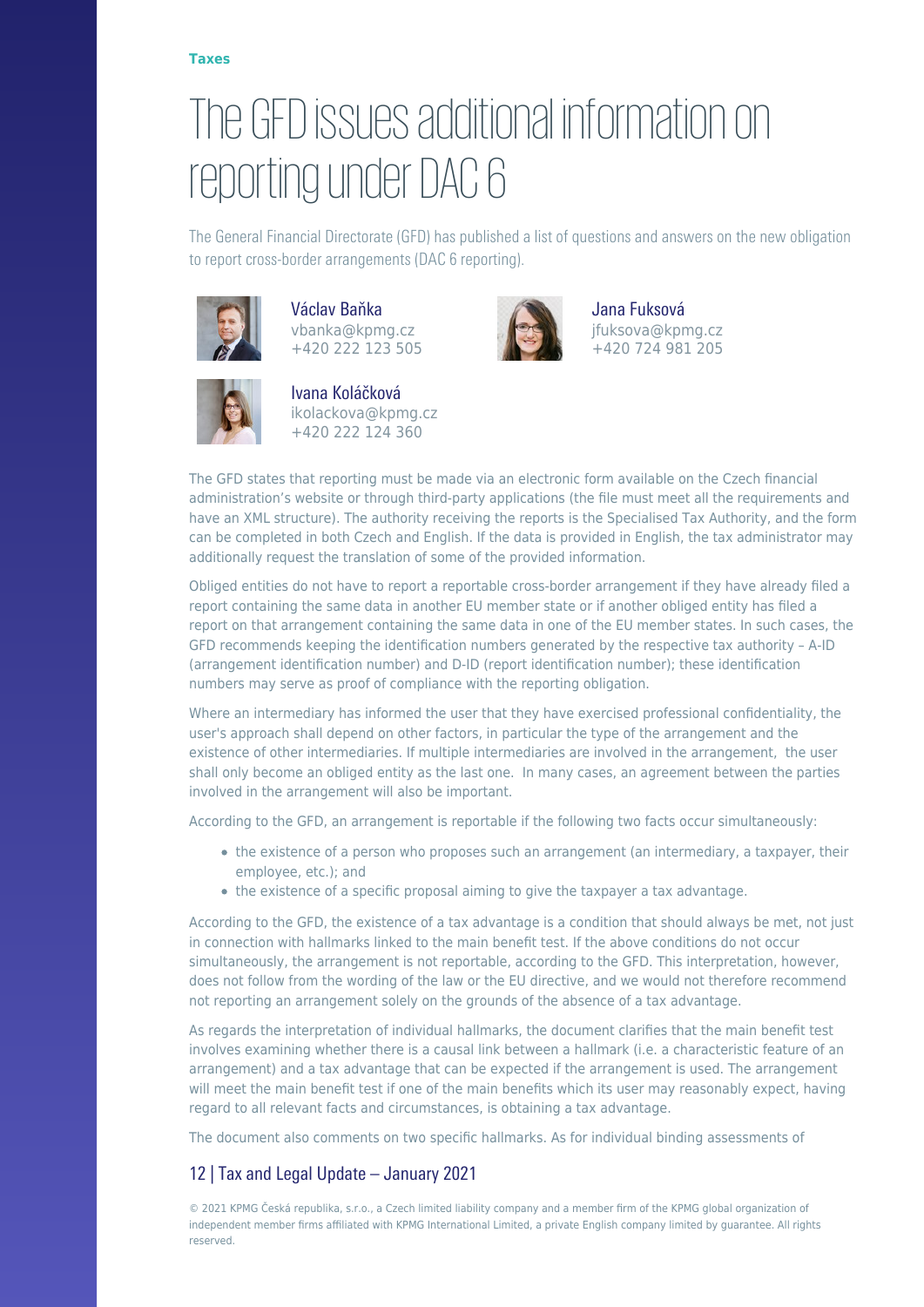transfer pricing (APAs), these should generally not meet the hallmark of the use of unilateral safe harbour rules (Article E(1)) because when issuing the APAs, the Czech Republic follows internationally accepted standards. According to the GFD, this also applies to the GFD D-10 Instruction on Low Value-Adding Intra-Group Services.

As for the exemption of dividend payment (either under the EU Parent-Subsidiary Directive or under Czech legislation), the GFD subsumes this under the hallmark of the payment benefiting from a full exemption from tax in the jurisdiction where the recipient is resident for tax purposes (Article  $C(1)(c)$ ), where it is also necessary to assess whether or not the main benefit test has been satisfied. In our view however, this hallmark should only apply to deductible cross-border payments. Exempt dividend payments are more likely to fall under the hallmark of multiple relief from double taxation, which is met without satisfying the main benefit test.

The first deadline for reporting historical arrangements is 30 January 2021. This is the deadline for reporting cross-border arrangements whose first step was taken between 1 July 2020 and 31 December 2020, and arrangements made available or ready for implementation between 28 August 2020 and 31 December 2020, regardless of when they are implemented.

Arrangements whose first step leading to implementation was taken between 25 June 2018 and 30 June 2020 must be reported by 28 February 2021.

#### 13 | Tax and Legal Update – January 2021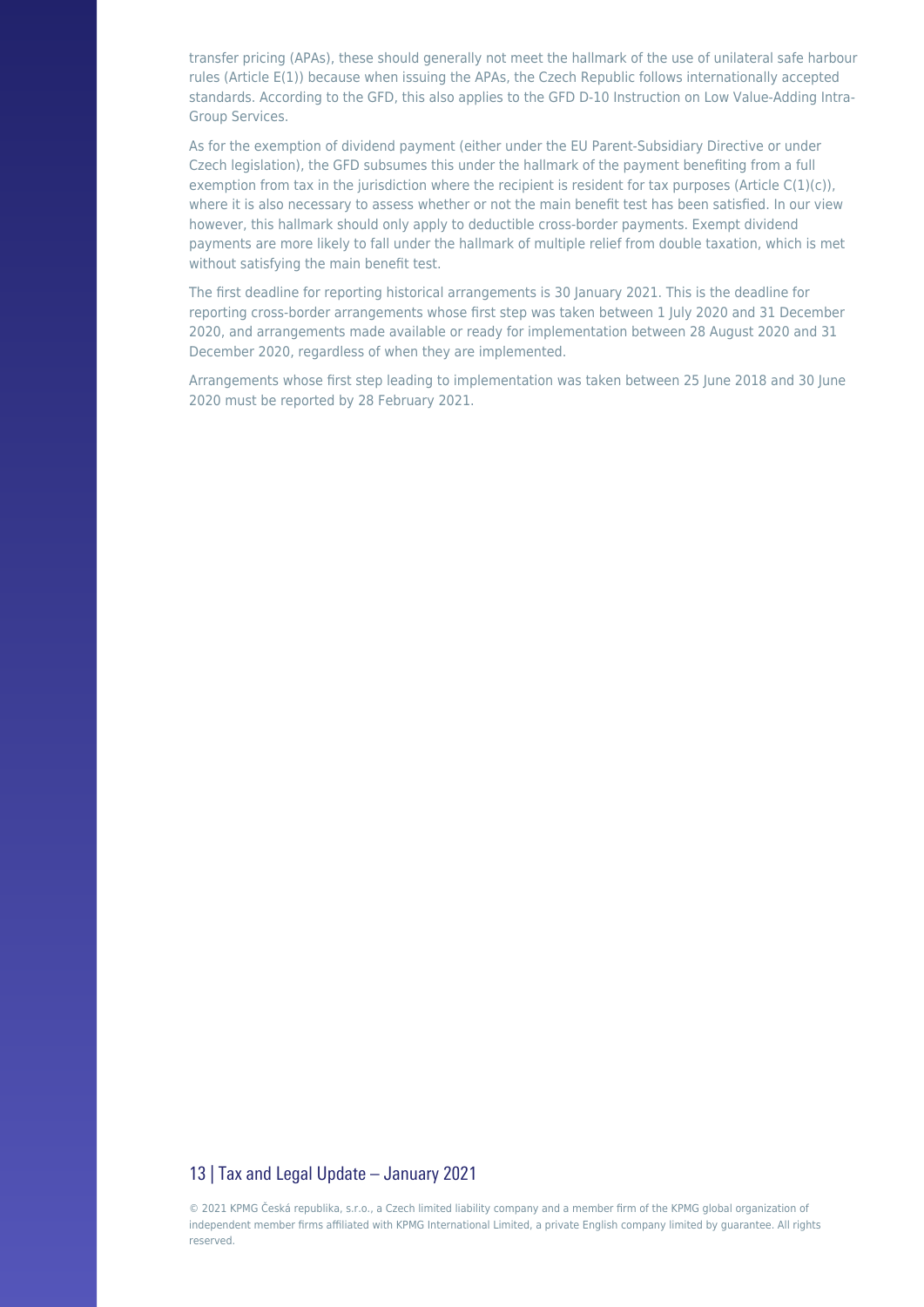### [Coordination Committee: correction of tax](https://danovky.cz/en/coordination-committee-correction-of-tax-base-for-bad-debts-knowledge-test) [base for bad debts – knowledge test](https://danovky.cz/en/coordination-committee-correction-of-tax-base-for-bad-debts-knowledge-test)

The Coordination Committee of the General Financial Directorate and the Chamber of Tax Advisors of the Czech Republic has finalised its discussion paper concerning the 'knowledge test', i.e. whether a creditor knew, should, or could have known at the time of a delivery of goods or provision of services that the supply would not be properly paid, and its implication for correcting the VAT base for irrecoverable debts.



Kateřina Klepalová kklepalova@kpmg.cz +420 222 124 324



Veronika Šlapáková vslapakova@kpmg.cz +420 222 123 354

The paper mainly deals with determining the point in time of a delivery of goods or provision of services for various types of contracts where goods are let for use (i.e. operating leases) or contracts for work. Generally, the VAT stipulates when a creditor may correct the taxable amount of an irrecoverable debt, and when such correction cannot be made. In particular, this includes a situation where at **the date of delivery of goods or provision of services** at the latest the creditor knew, should, or could have known that the supply provided would not be properly paid – the 'knowledge test'.

In practice, determining the time of the delivery of goods does not cause such problems as does determining the time of the provision of services, in particular where partial supplies are involved, e.g. under a contract for work or an operating lease. The GFD agrees with the conclusions of the paper that the lessor (creditor) evaluates the customer's ability to pay at the time of concluding the contract, and individual partial supplies are then made automatically, as per the contract. If the lessor acts with due managerial care, i.e. monitors the customer's payment discipline and takes the necessary steps (incl. early termination of the contract) in the event of default, then the knowledge test should not apply to them. Due managerial care shall mean in particular warning the lessee of the first and every subsequent unpaid instalment and then making one's best effort to ensure that the first and every subsequent unpaid instalment do not remain unpaid.

Regarding an early termination of a contract, the submitters of the paper propose two possible approaches. Under the first approach, the compensation that the customer is obliged to pay upon early termination shall be regarded as an additional increase in the price of the original supply; the lessor would thus be obliged to correct the taxable amount, which is also in line with the current case law of the Court of Justice of the European Union ([Vodafone Portugal C-43/19 case](https://danovky.cz/en/compensation-for-unrealised-service-paid-upon-early-contract-termination-subject-to-vat)). This would in fact involve an increase in the price of all the partial supplies so far carried out. However, the GFD prefers the second proposed approach, under which the compensation shall be considered a separate partial supply effected on the date of the early termination of the contract.

To summarise the conclusions of the Coordination Committee: the knowledge test shall not apply to partial supplies that occur 'automatically' and for which the creditor, even if acting with due managerial care, has virtually no control over whether each partial supply will be paid. As for the compensation upon early contract termination, the GFD regards it as a separate supply effected at the time of the early termination.

### 14 | Tax and Legal Update – January 2021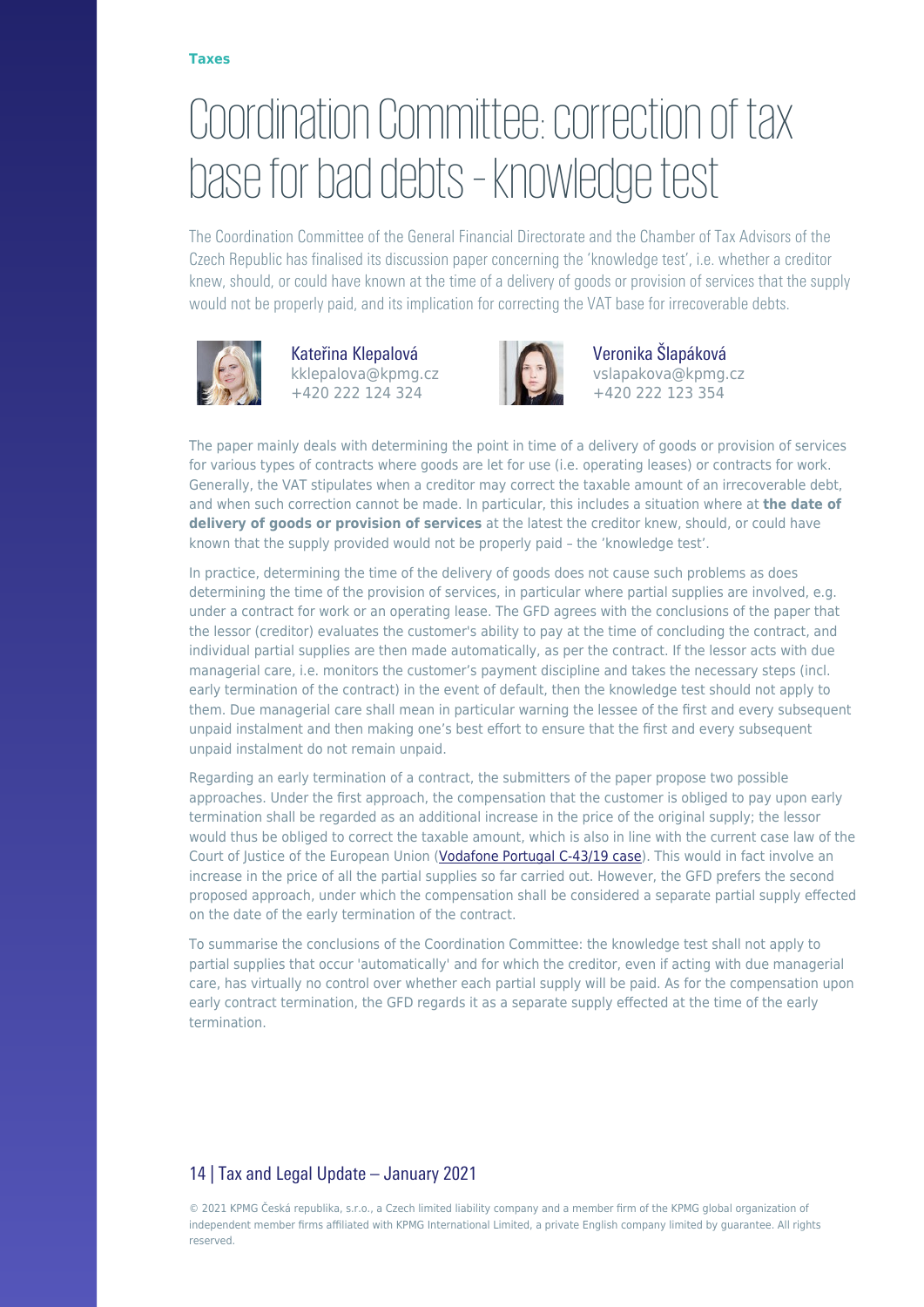# [Opportunities for subsidies in 2021](https://danovky.cz/en/opportunities-for-subsidies-in-2021)

Below we provide up-to-date information on subsidy programmes available in 2021. The Technology Agency of the Czech Republic (TA CR) has clarified the conditions for participating in the TREND programme, while a new call focusing on energy savings has been announced under the Operational Programme Enterprise and Innovation for Competitiveness (OP EIC). Simultaneously, the deadlines for filing applications within the Application and Innovation programmes have been extended.



Karin Osinová kosinova@kpmg.cz



#### Kateřina Balabánová katerinabalabanova@kpmg.cz +420 541 421 394

#### **A call to participate in the TREND programme organised by the TA CR**

TA CR is planning to announce the fourth call to participate in Sub-Programme 2 – Newcomers under TREND, a programme supporting industrial research and experimental development, and designed for businesses that have not been drawing research and development subsidies exceeding CZK 1 million for the last five years.

The TREND programme mainly focuses on research and development to enhance the international competitiveness of enterprises, expand their markets abroad, penetrate new ones, and move higher in global value chains. Project outputs that will be supported include industrial design or utility models, prototypes or functional samples, software, pilot plants or verified technology, and patents or methodologies (both only in combination with previous results).

The period for accepting project proposals will run from 11 March to 28 April 2021. Projects will have to be commenced in the period from 1 January to 31 March 2022 and may not take longer than 48 months. Total funds for allocation under the programme amount to CZK 180 million with a maximum subsidy per project of CZK 15 million and a maximum aid intensity of up to 80%. Support will be provided in respect of operating expenses (wages including scholarships, subcontracting – 20% of total expenses at the maximum, project-related indirect and direct costs). Businesses may apply irrespective of their size, either separately or in a consortium with another business or a research organisation. Support may also be drawn in respect of projects that will be implemented in Prague.

Within the evaluation process, projects concerning sectors such as Industry 4.0, Automotive, Technology 5G, projects aimed at mitigating health threats such as COVID-19 and their effects, and projects carried out in structurally affected regions will be given preference.

#### **Other calls to participate in the Energy Savings programme under OP EIC**

In December, the sixth call designated as Energy Savings with EPC was announced under the Energy Savings subsidy programme. EPC, i.e. energy performance contracting, is a method of financing a project through future savings. In practice, this means that within a project, an applicant will enter into a contract with a company providing energy services (i.e. ESCO, or energy service company) that will prepare an energy-saving project tailored to the applicant's needs while guaranteeing savings that will further be used to finance the project.

The evaluation process consists of two rounds: preliminary applications for subsidies must be submitted by 31 March 2021 at the latest, while final applications will be due from 1 April 2021 to 30 September 2021. Total funds for allocation are CZK 500 million with a maximum subsidy per project of up to CZK 200 million. The level of support provided to large businesses is 30% of eligible costs and the number of applications per corporate identification number (IČO) is not limited. Other conditions of this call are practically identical with the standard call we provided information on in the [December 2020 issue of the](https://danovky.cz/en/last-calls-under-opeic) [Tax and Legal Update.](https://danovky.cz/en/last-calls-under-opeic)

### 15 | Tax and Legal Update – January 2021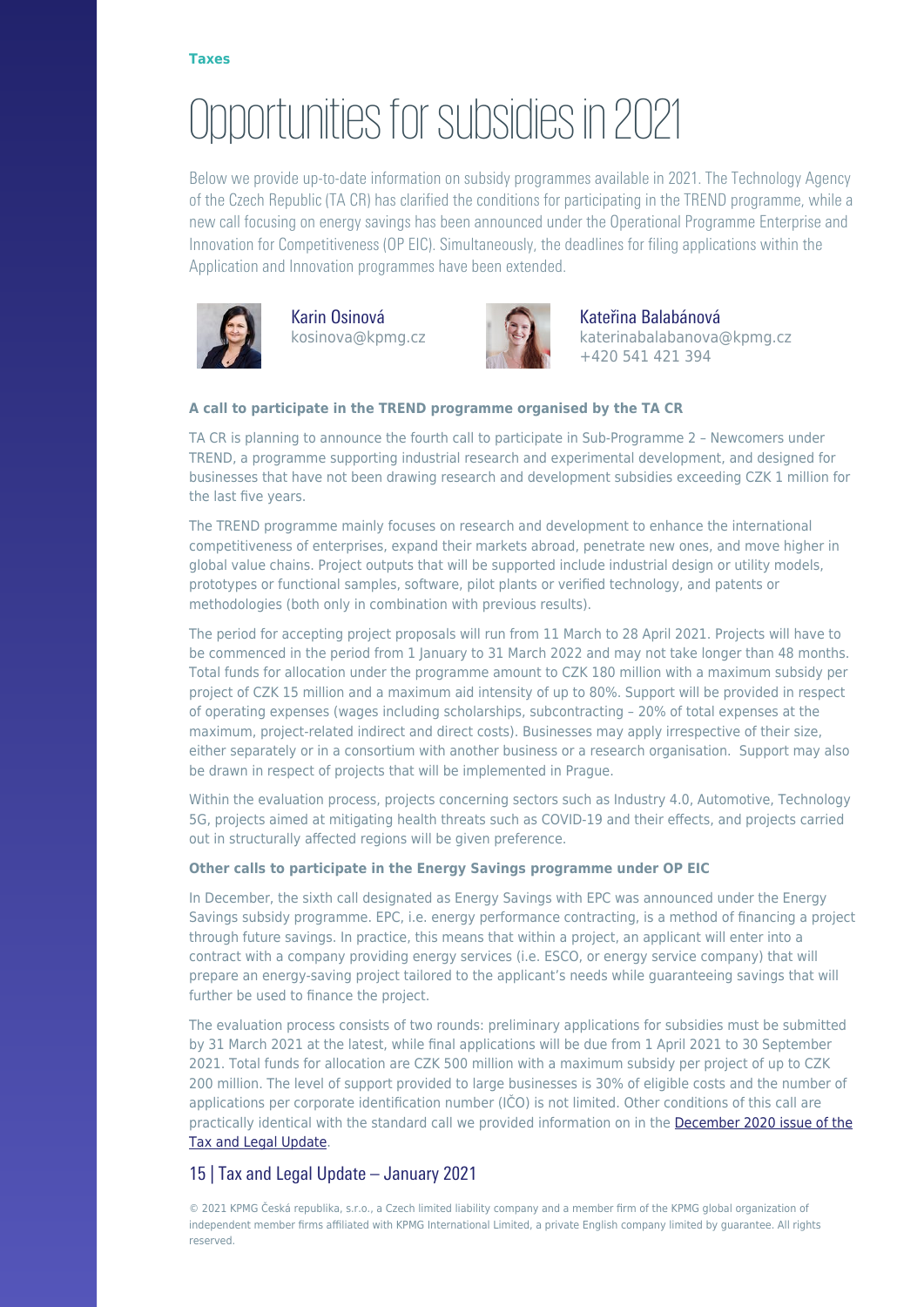#### **OP EIC in 2021**

In January 2021, it is still possible to apply for support under the Innovation programme, until 29 January 2021, as well as under the Application programme, where the application acceptance was extended to 15 January 2021.

Other calls planned for 2021 include, for example, a call to participate in the Advisory programme – Call II – Advisory Services for Small and Medium-Sized Businesses, which should be announced in early February 2021. Applications should be accepted until June 2021. This call will focus on the provision of advisory services for start-ups and developing enterprises to help develop the business activities and competitiveness of small and medium-sized businesses.

Depending on the availability of funds, another call is planned under the ICT and Shared Services programme – Digital Enterprise, focusing on the acquisition of ICT products and services (e.g. investment in SW, HW and other machinery and equipment that is directly related to ICT or using ICT solutions provided in form of services). This type of support will only be intended for small and medium-sized businesses.

Should you be interested, we will be happy to discuss with you the individual parameters of your project as well as other specific criteria applicable to individual subsidy programmes.

#### 16 | Tax and Legal Update – January 2021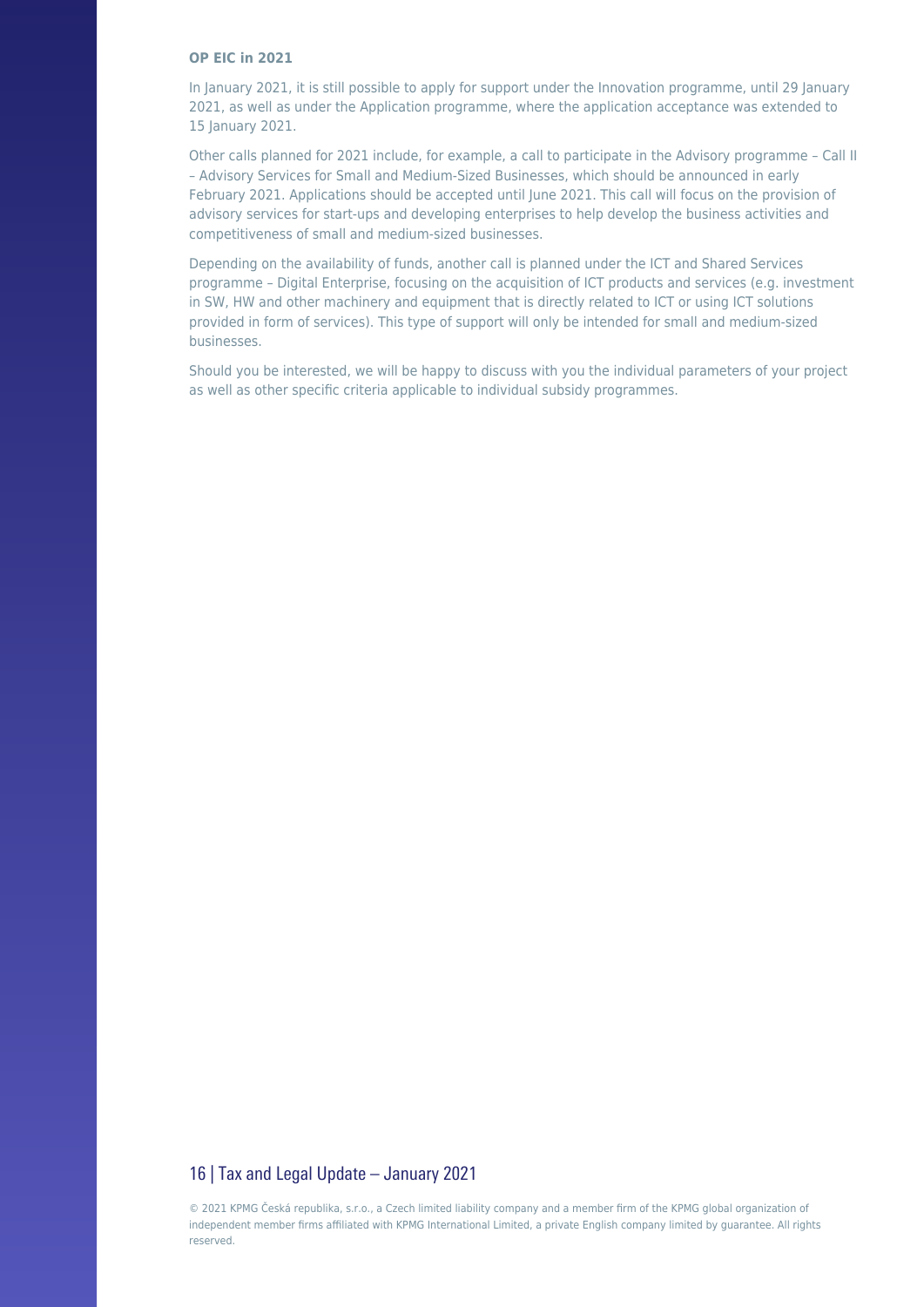#### **[Legal](https://danovky.cz/en/category/legal)**

### [What will 2021 bring for employers in terms of](https://danovky.cz/en/what-will-2021-bring-for-employers-in-terms-of-labour-and-foreigners-law) [labour and foreigners' law?](https://danovky.cz/en/what-will-2021-bring-for-employers-in-terms-of-labour-and-foreigners-law)

For employers, the past year has been one of the most turbulent in modern Czech history in terms of the number of legislative changes adopted. New regulations relating to the coronavirus pandemic were being adopted non-stop, and literally amended on a day-to-day basis. In this legislative whirlwind, it could have been very easy to overlook both the additional novelties that legislators have prepared for employers for 2021, and several landmark Supreme Court rulings.



Romana Szuťányi rszutanyi@kpmg.cz +420 703 873 693

From 1 January 2021, fundamental changes brought by **the amendment to the Labour Code take effect** (while some provisions of the amendment took effect already in July 2020). An employee's vacation entitlement shall be based on their weekly working hours and calculated in hours instead of days. A brand-new concept has been introduced – job-sharing, where two or more employees may share one job position and alternate as per their own schedule, to better balance family and work life. The onetime damage compensation to employee's survivors was increased to at least 20 times the national economy's average wage. The amendment also introduces leave for holiday camp leaders and other persons organising events for children and young people: employees shall be entitled to a paid leave of up to one week per calendar year to participate in these events.

With the beginning of the new year, **the minimum and guaranteed wage have increased**. For employees with a 40-hour working week, the minimum monthly wage has increased from CZK 14,600 to CZK 15,200, the hourly wage from CZK 87.30 to CZK 90.50. The lowest levels of guaranteed wage, divided into eight groups and graded according to the complexity, responsibility, and difficulty of the work performed, shall range from CZK 15,200 to CZK 30,400 per month, or from CZK 90.50 to CZK 181.00 per hour.

**Brexit**, the United Kingdom's withdrawal from the EU, also affects the employment of UK citizens in the Czech Republic. From the beginning of the year, there is no free movement of workers between the United Kingdom and the EU. Thus, UK citizens shall be regarded as third-country nationals who must have a valid work and residence permit to work in the Czech Republic. An exception applies to those who have resided and worked in the Czech Republic before the end of 2020: these UK citizens and their family members retain the work and residence rights established before the end of the last year, with the exception of posted workers. Workers posted to the Czech Republic before the end of 2020 are guaranteed more favourable treatment, including allowing them to complete the expected period of posting even after 31 December 2020, but they formally have to hold a work permit issued by the relevant branch of the Labour Office.

From 1 January, foreigners holding certain types of long-term or permanent residence permits must undergo **adaptation-integration courses for foreigners**. The courses are regulated by the Foreigners' Residence Act and the Decree on the Implementation of Adaptation-Integration Courses.

We conclude our summary with last year's **landmark Supreme Court decision on (un)equal pay**. Although the decision was made in a specific dispute, the Supreme Court's conclusions can be applied generally. The court did not dispute the fact that even on the same position, different work or work of a different value may be performed, for which different remuneration may be payable. However, where employers with workplaces in more than one region remunerate their employees on the same positions

### 17 | Tax and Legal Update – January 2021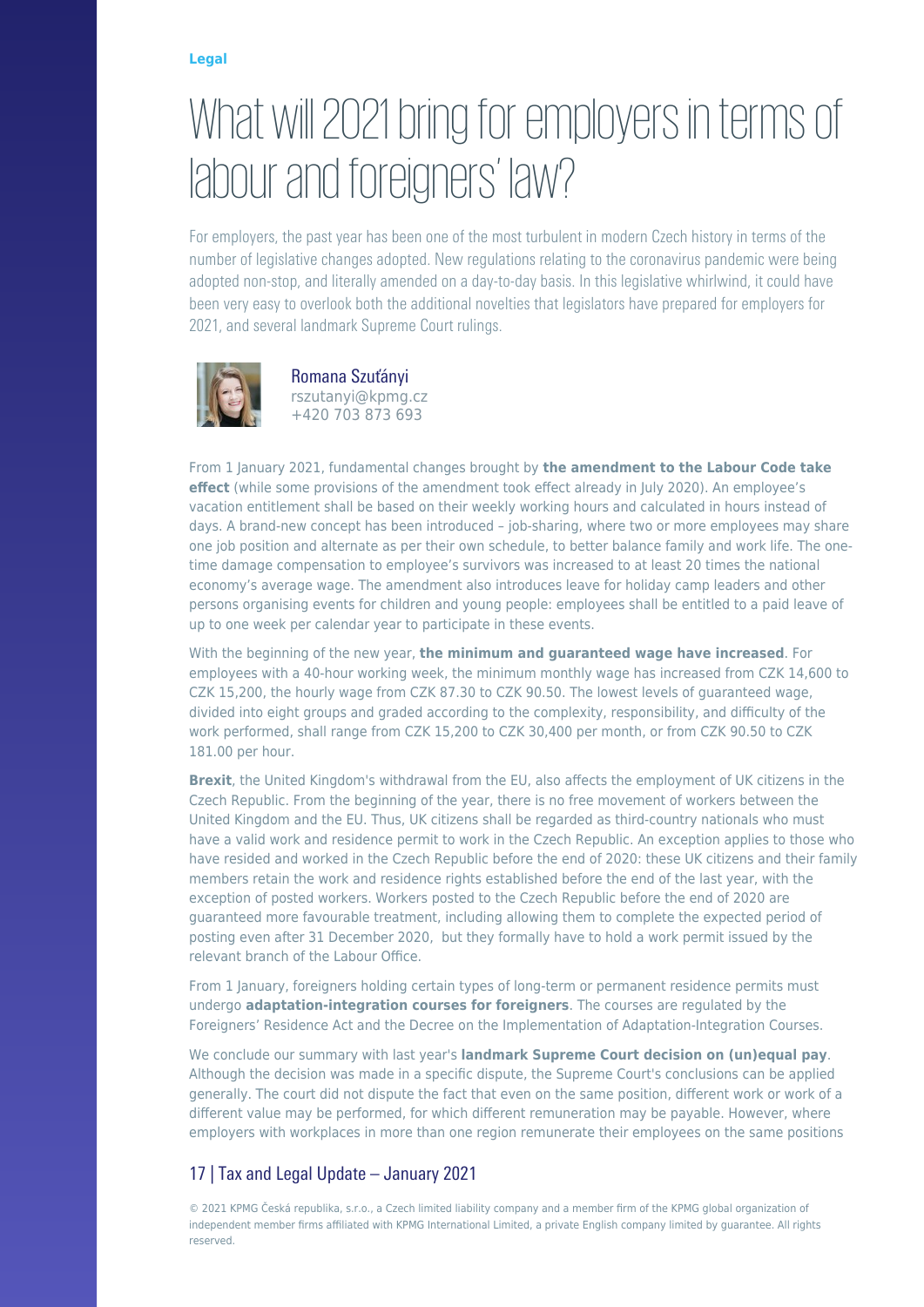differently, they must be prepared to present and prove specific reasons/grounds for doing so; and these may only be based on the criteria admitted by the Labour Code, not on the social or economic circumstances in the given region. For more information, refer to our **[article in the September issue of](https://danovky.cz/en/supreme-court-same-wage-for-same-work-in-prague-and-elsewhere)** [the Tax and Legal Update.](https://danovky.cz/en/supreme-court-same-wage-for-same-work-in-prague-and-elsewhere)

[Please contact us if you need more information](https://assets.kpmg/content/dam/kpmg/cz/pdf/2021/Compliance-scan-eng.pdf).

#### 18 | Tax and Legal Update - January 2021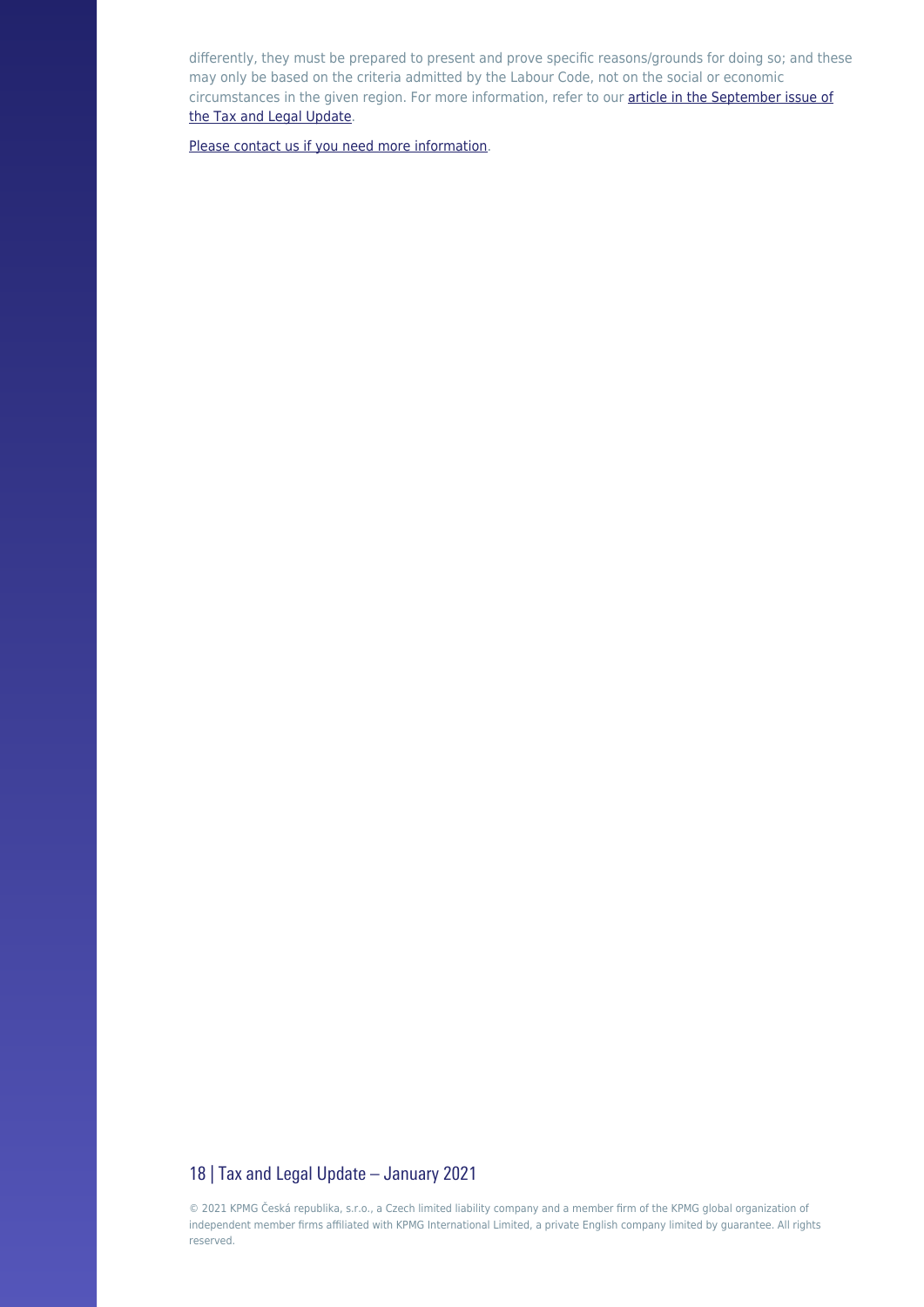#### **[Legal](https://danovky.cz/en/category/legal)**

# [The Office for Personal Data Protection](https://danovky.cz/en/the-office-for-personal-data-protection-advises-data-controllers-on-personal-data-protection-impact-assessment) [advises data controllers on personal data](https://danovky.cz/en/the-office-for-personal-data-protection-advises-data-controllers-on-personal-data-protection-impact-assessment) [protection impact assessment](https://danovky.cz/en/the-office-for-personal-data-protection-advises-data-controllers-on-personal-data-protection-impact-assessment)

The General Data Protection Regulation (GDPR) has introduced a new obligation for data controllers: to carry out a data protection impact assessment (DPIA). The obligation concerns the processing of data that involves a high risk of impacting the rights and freedoms of the individuals (natural persons) whose personal data are being processed. According to the office, controllers are struggling to cope with this obligation, which is why the office has now published a methodology for DPIA.



Ladislav Karas lkaras@kpmg.cz +420 732 529 392



Michal Slavík michalslavik@kpmg.cz +420 222 123 101

The methodology responds to the shortcomings of the current impact assessment practices and aims to ensure compliance with GDPR requirements while also reducing the burden on personal data controllers. Data controllers often do not know what the assessment should look like: for example, they resort only to verbal evaluations, without providing specific information describing specific threats and measures taken.

Importantly, a high-quality and detailed DPIA is a necessary tool to identify threats to personal data protection and impacts on the privacy of data subjects, and to ensure that necessary technical and organisational measures are taken.

The DPIA should be reviewed repeatedly: data controllers should carry out a new assessment in particular when the parameters of data processing have changed, new threats have been identified, or new technologies employed.

The methodology is only a recommendation, which means that different methodologies may be used as long as all GDPR requirements are met. The methodology is intended primarily for the controllers, but can also be used by personal data processors.

### 19 | Tax and Legal Update – January 2021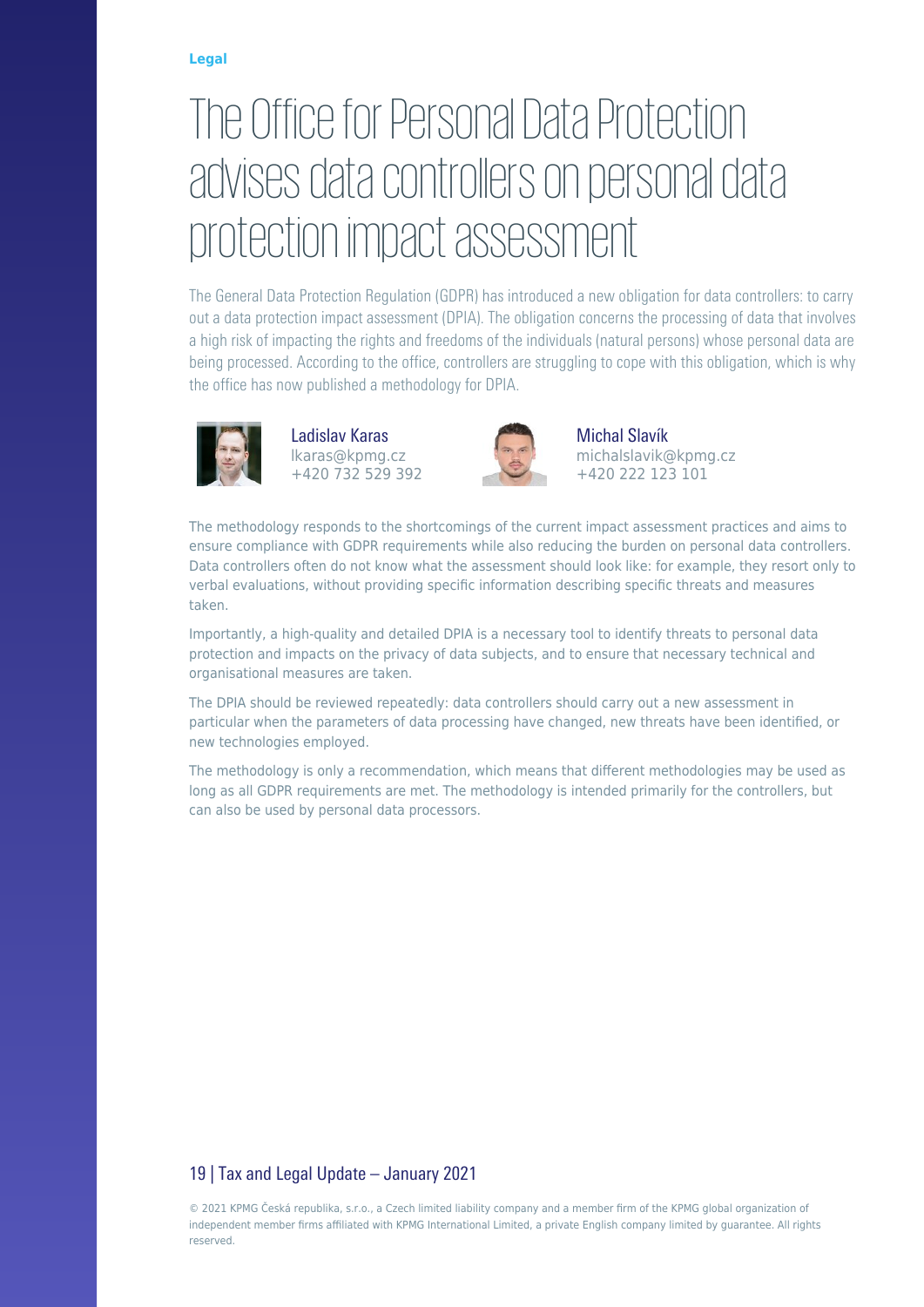### [VAT after Brexit deal](https://danovky.cz/en/vat-after-brexit-deal)

On Christmas Eve, after lengthy negotiations that were very tense up to the last moment, the UK finally struck an agreement on its future relationship with the EU. For EU companies, this means that preparations made so far will not be wasted. Below we summarise the deal's implications for indirect taxes.



Tomáš Havel thavel@kpmg.cz +420 222 123 615



Marcela Hýnarová mhynarova@kpmg.cz +420 222 123 163

As for customs duties, the EU–UK Trade and Cooperation Agreement provides for a preferential system, allowing to apply a zero rate of customs duty. To apply the zero rate, it will be necessary to present relevant documents proving the origin of the goods in the EU or in the United Kingdom. If the documents are not submitted in the customs procedure, a standard rate under the EU's Common Customs Tariff shall apply. Detailed information on the 'preferential origin' rules and customs procedures can be found in [Guidance Note on the Withdrawal of the UK and EU Rules in the Field of Customs,](https://ec.europa.eu/info/sites/info/files/file_import/guidance-customs-procedures_cs_1.pdf) Including Preferential Origin.

As for VAT, we [kept you informed of all changes](https://danovky.cz/en/customs-procedure-post-brexit) throughout the past year, and the now concluded agreement on future partnership between the EU and the UK has only confirmed this information. From a VAT perspective, the UK has become a third country from 1 January 2021.

Cross-border trade in goods and services shall be governed by rules on applying VAT upon the import and export of goods (or provision of services) from/to third countries, with an exception for supplies of goods to Northern Ireland, which will continue to be regarded as intra-community supplies. For this purpose, Northern Ireland has been assigned a specific 'XI' identifier, which can already be seen in the VIES system. Services are not covered by this exception.

Supplies of goods whose transportation was initiated in 2020 but only completed in 2021 will still be regarded as supplies to the UK under the European rules. Goods dispatched after 31 December 2020 shall already be subject to the new customs procedure. 'Non-controlled' goods (under customs legislation) imported until June of this year may be imported under a simplified customs procedure. Similar rules shall apply to the reporting of transactions in EC Sales Lists and Intrastat reports. Intrastat codes have also changed: an 'XI' code has been introduced for Northern Ireland, same as for VAT purposes, and an 'XU' code, intended solely for the purpose of filling-in the state of origin in the UK excluding Northern Ireland.

In January 2021, it will still be possible to report movements of goods between the Czech Republic and the UK in Intrastat, due to the time mismatch related to the goods' transportation or due to reporting of the goods at the same time as for VAT purposes. From February 2021, only movements of goods between the Czech Republic and Northern Ireland shall be reported.

Finally, we draw attention to the possibility of having VAT paid in the UK refunded. An application for a refund of tax paid before the end of the transition period, i.e. 31 December 2020, can be filed through the Czech financial administration's electronic portal. The application must be filed by 31 March 2021 at the latest. It should also be possible to apply for a refund of tax paid in 2021, based on the reciprocity principle, but the application will have to be filed directly with the British tax administrator.

The impact of Brexit on VAT is also briefly summarised in the recently released [financial administration's](http://www.financnisprava.cz/cs/dane/dane/dan-z-pridane-hodnoty/informace-stanoviska-a-sdeleni/inf-k-dopadum-brexitu-oblast-dph) [information.](http://www.financnisprava.cz/cs/dane/dane/dan-z-pridane-hodnoty/informace-stanoviska-a-sdeleni/inf-k-dopadum-brexitu-oblast-dph)

### 20 | Tax and Legal Update – January 2021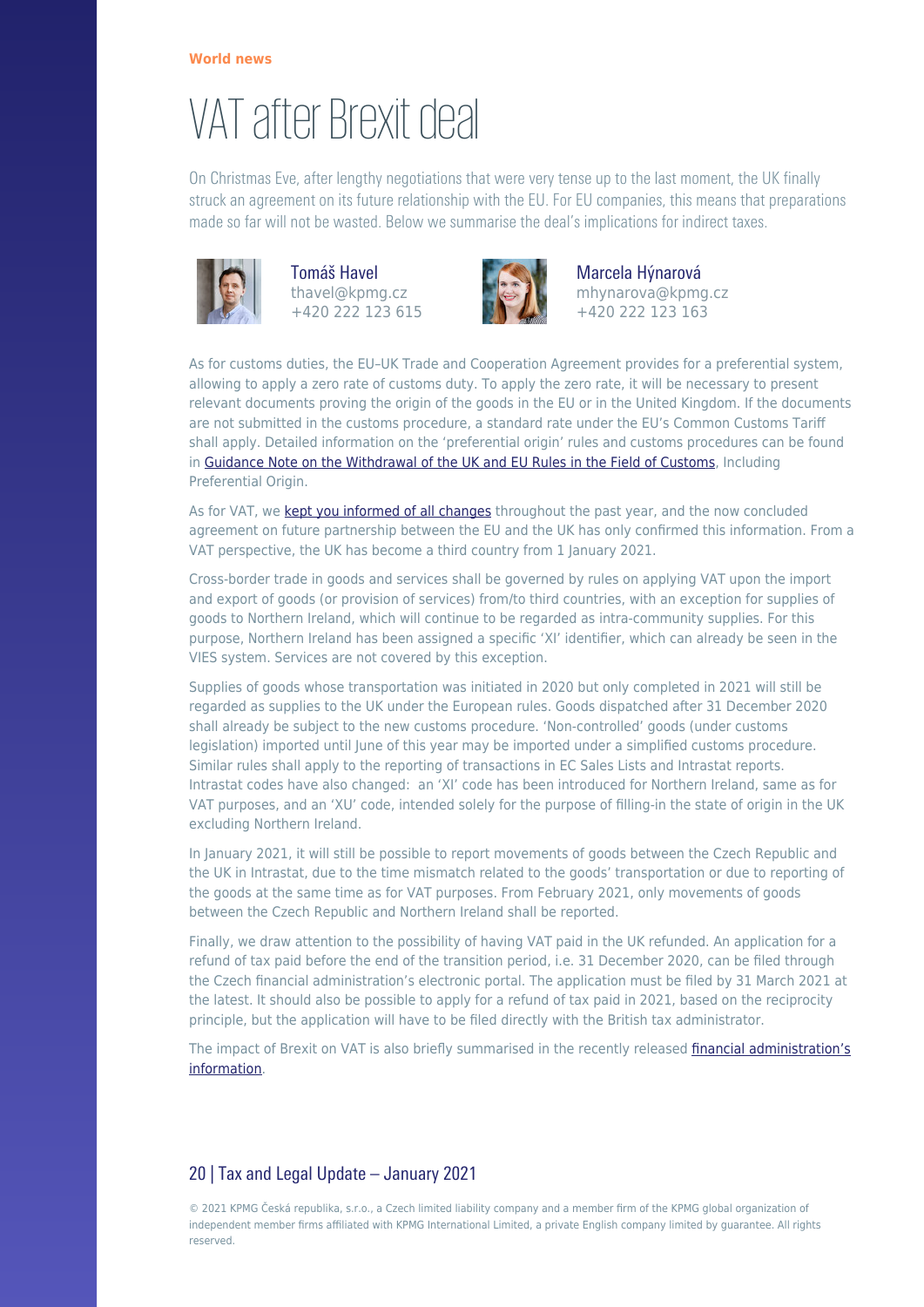### [Watch out for the deadline for filing additional](https://danovky.cz/en/watch-out-for-the-deadline-for-filing-additional-tax-returns) [tax returns](https://danovky.cz/en/watch-out-for-the-deadline-for-filing-additional-tax-returns)

In its recent decision, the Supreme Administrative Court (SAC) confirmed that the deadline for filing additional tax returns for a lower tax liability is based on a subjective lapse period – in other words, after that period expires, it is no longer possible to file additional tax returns.



Hana Čuříková hcurikova@kpmg.cz +420 222 123 590

The dispute involved the following situation: in tax proceedings initiated by a tax administrator, a taxpayer failed to support with relevant documentation that certain taxable supplies were effected in January 2013. Therefore a corrective tax document was issued by the taxpayer, with the taxable supply's date of 31 May 2013. In response to the outcome of the tax inspection of the above taxable period and to the issue of a corrective tax document, an additional tax return was filed by the taxpayer on 28 April 2016, for a lower output VAT.

Under the VAT Act, it is not possible to correct the tax base or the amount of tax after three years from the end of the taxable period in which the duty to declare tax on the original transaction arose (the objective period). At the same time, the Tax Procedure Code stipulates that if the tax is determined in an incorrect amount, an additional tax return for a lower tax liability may be filed until the end of the month following the month in which the relevant facts were ascertained by the taxpayer (the subjective period).

The moment of ascertaining the relevant facts is thus crucial to determine the beginning of that period. The SAC stated that the taxpayer must have been aware of the inconsistencies in the transactions, which was also confirmed by them having issued the corrective tax document in May 2013. The SAC therefore concluded that the facts relevant for filing an additional tax return were ascertained on 31 May 2013 at the latest, and the taxpayer should have filed an additional tax return by the end of the following month – according to the court, the subjective period thus had expired on 30 June 2013. On these grounds, the SAC concluded that in April 2016 the taxpayer was no longer entitled to file an additional tax return for a lower tax liability, as the deadline had expired.

To conclude: the date of ascertaining relevant facts given in the tax return form cannot be regarded as a mere formality and must be given proper attention. Taxpayers should be prepared to support the indicated date to tax authorities if any doubt arises.

### 21 | Tax and Legal Update – January 2021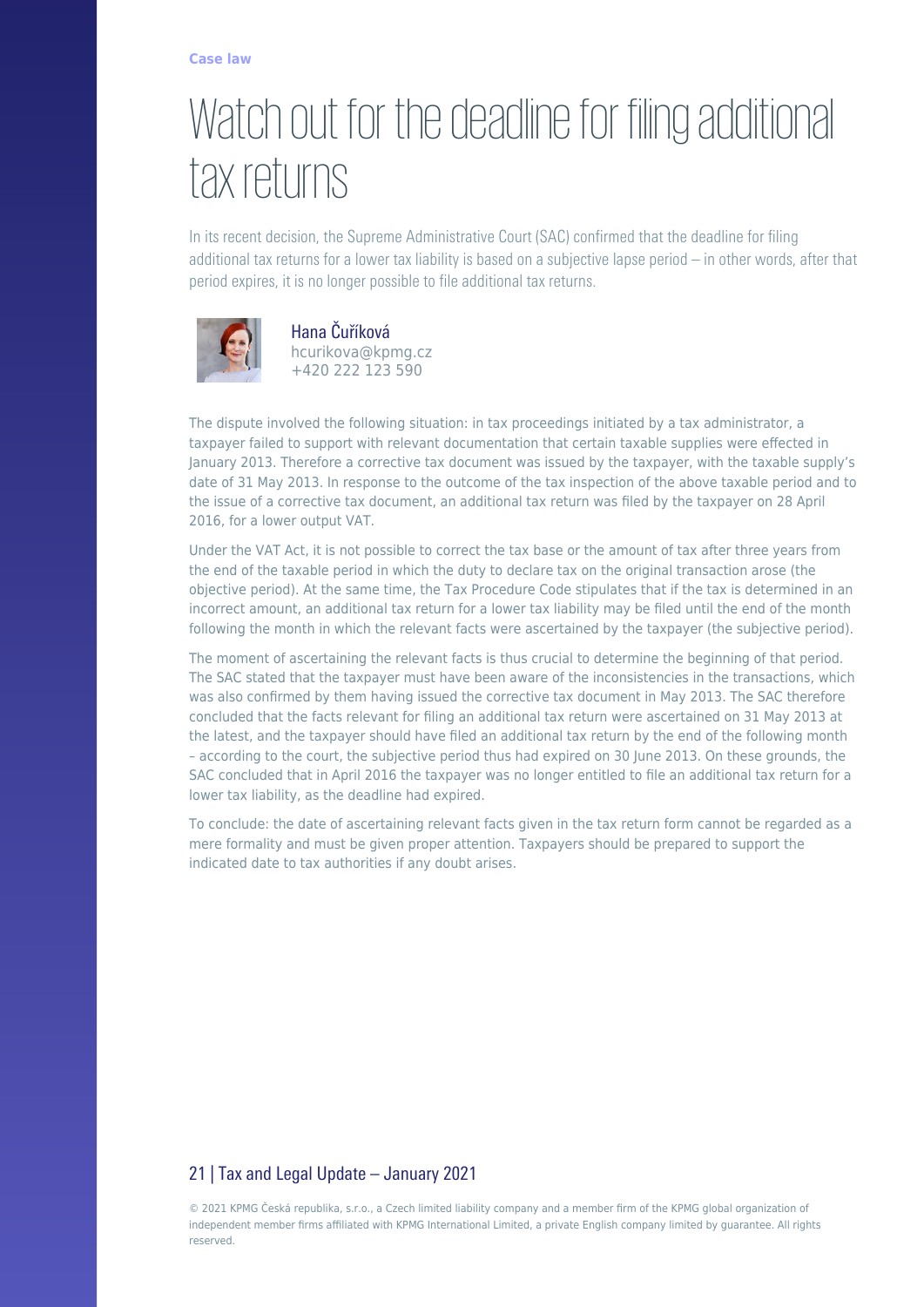# [VAT stated in a tax document for](https://danovky.cz/en/vat-stated-in-a-tax-document-for-a-fictitious-transaction-must-be-paid) [a fictitious transaction must be paid](https://danovky.cz/en/vat-stated-in-a-tax-document-for-a-fictitious-transaction-must-be-paid)

In 8 Afs 21/2014-30 case, the Supreme Administrative Court (SAC) corrected the regional court's interpretation of Section 108(4)(f) of the VAT Act. The provision stipulates that the person issuing a tax document indicating tax is also obliged to declare that tax in their VAT return.



Martin Krapinec mkrapinec@kpmg.cz +420 222 123 499



Dominik Kovář dkovar@kpmg.cz +420 222 124 821

The SAC dealt with a dispute where during a tax inspection received tax documents were found in which VAT was indicated and based on which VAT was deducted. The tax rate and the tax amount indicated in the documents were handwritten. A follow-up review at the supplier, i.e. the entity that had issued the tax documents, found that the supplier had not included these documents with the indicated Czech VAT in their VAT returns. An expert's opinion subsequently proved that the data in the tax documents had been handwritten by the issuer.

In the SAC's opinion, the regional court had based its assessment of the case and its interpretation of the VAT Act on the wrong assumption that the provisions of Section 108(4)(f) only applied to cross-border transactions. According to the SAC, this assumption has no basis in the VAT Act or in EU legislation, therefore the provision is also applicable to domestic transactions.

The SAC also discussed whether the legal provision in question requires it to be proved with absolute certainty that the taxable supply declared in the tax document was effected. Referring to the case law of the Court of Justice of the EU, the SAC concluded that the assessment of additional VAT was not conditional upon proving with certainty that the taxable transaction was effected.

### 22 | Tax and Legal Update – January 2021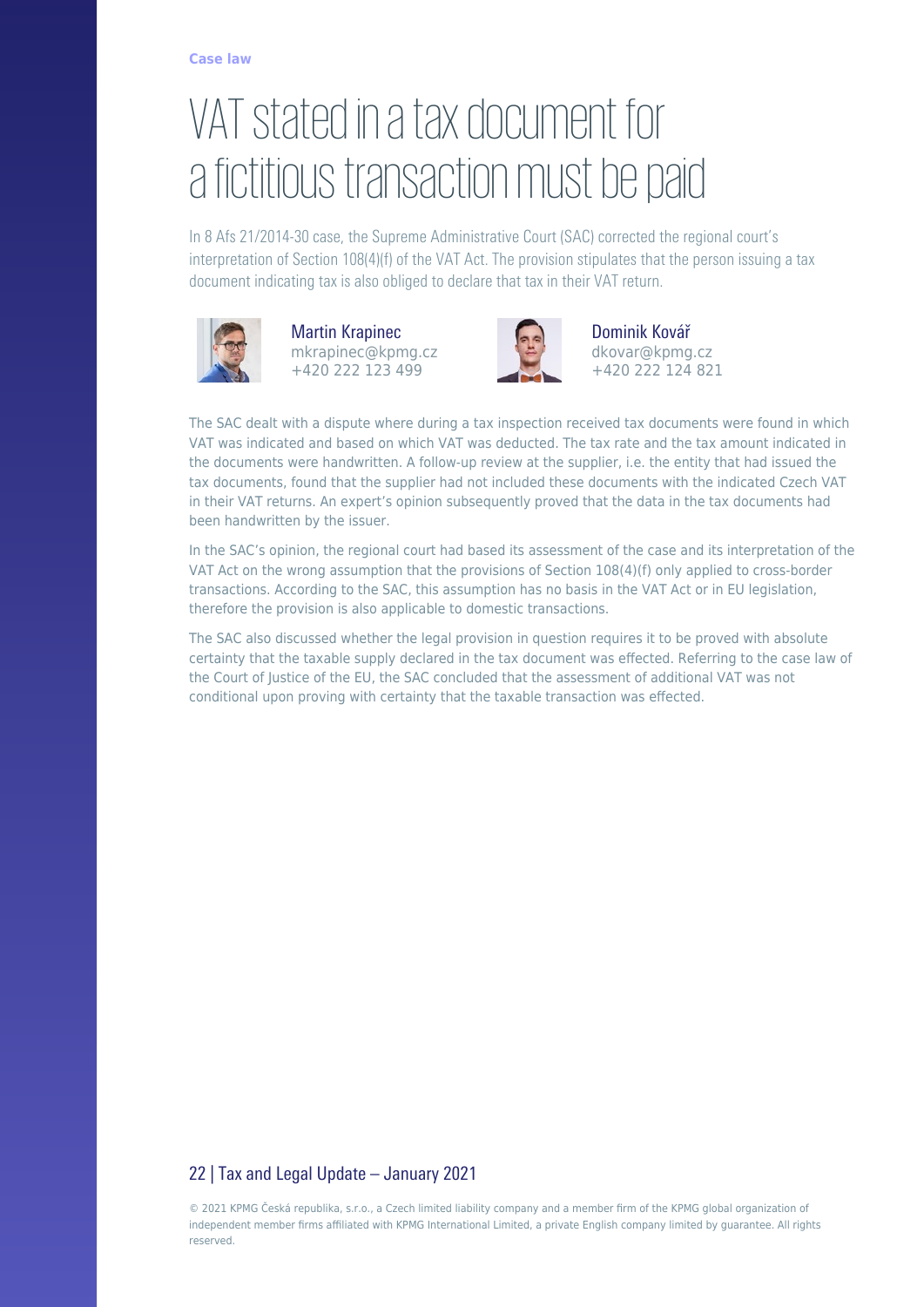# [Prevention of double taxation: SAC deals with](https://danovky.cz/en/prevention-of-double-taxation-sac-deals-with-mutual-agreement-procedure-between-czechia-and-germany) [mutual agreement procedure between](https://danovky.cz/en/prevention-of-double-taxation-sac-deals-with-mutual-agreement-procedure-between-czechia-and-germany) [Czechia and Germany](https://danovky.cz/en/prevention-of-double-taxation-sac-deals-with-mutual-agreement-procedure-between-czechia-and-germany)

The Supreme Administrative Court (SAC) has held that it is not for a court to determine whether any agreement concluded with another contracting state under a double tax treaty is invalid.



Lenka Nováková lnovakova@kpmg.cz +420 222 123 364



Mária Marhefková mmarhefkova@kpmg.cz +420 222 123 498

The SAC judgment No. 5 Afs 468/2019-68, published just before Christmas, dealt with Article 25 of the Double Taxation Treaty between the Czech Republic and Germany. Under the article, if there are any doubts whether taxation took place in accordance with the treaty, both contracting states may resolve the dispute by mutual agreement.

Administrative authorities in Germany had concluded that an individual who was both a Czech and a German citizen had a tax domicile in Germany between 1997 and 2008, and assessed additional tax on dividend for that period. The individual claimed that under the treaty their tax domicile had been in the Czech Republic, and asked the Czech Ministry of Finance as the competent authority to initiate a procedure to resolve the case by mutual agreement with the German Federal Tax Authority pursuant to Article 25 of the treaty.

The Ministry of Finance of the Czech Republic initiated the procedure and informed the German authorities that the individual had been issued a certificate of tax domicile in the Czech Republic for the period 1993 – 2010. The German authorities then submitted evidence indicating that individual's tax domicile had been in Germany. The Czech Ministry of Finance accepted these arguments and confirmed the conclusions of the German authorities.

The individual disagreed with the Czech ministry's approach and, even before the mutual agreement procedure was closed, filed an action with a municipal court demanding the duty to protect their rights as a Czech tax resident to be imposed, and the procedure of the Czech Ministry of Finance to be declared unlawful. The municipal court found the action to be unfounded and dismissed it, and the individual then filed a cassation complaint with the SAC.

The SAC noted that if an individual submits their case for resolution to the competent authority of the contracting state (i.e. the Ministry of Finance of the Czech Republic), the authority has in principle three options how to respond to this request: they can reject the request as unjustified, find a satisfactory solution to the case itself, or initiate a procedure to settle the dispute by mutual agreement.

In the case in question, the Ministry of Finance of the Czech Republic chose the third option and initiated the mutual agreement procedure. According to the SAC it is also the responsibility of the administrative authority to inform the taxpayer of its choice. If the competent administrative authority considers the objections raised by the taxpayer justified and seeks to resolve them through mutual agreement procedure, such a procedure then already constitutes a negotiation within the realm of public international law, where two sovereign states are seeking an agreement. Although the taxpayer has a primary interest in reaching an agreement in their favour, they are neither a party to nor a participant in this negotiation. Article 25 of the treaty does not grant them any subjective public rights as to the outcome of the procedure to which the administrative court could afford protection. It is therefore not for

### 23 | Tax and Legal Update – January 2021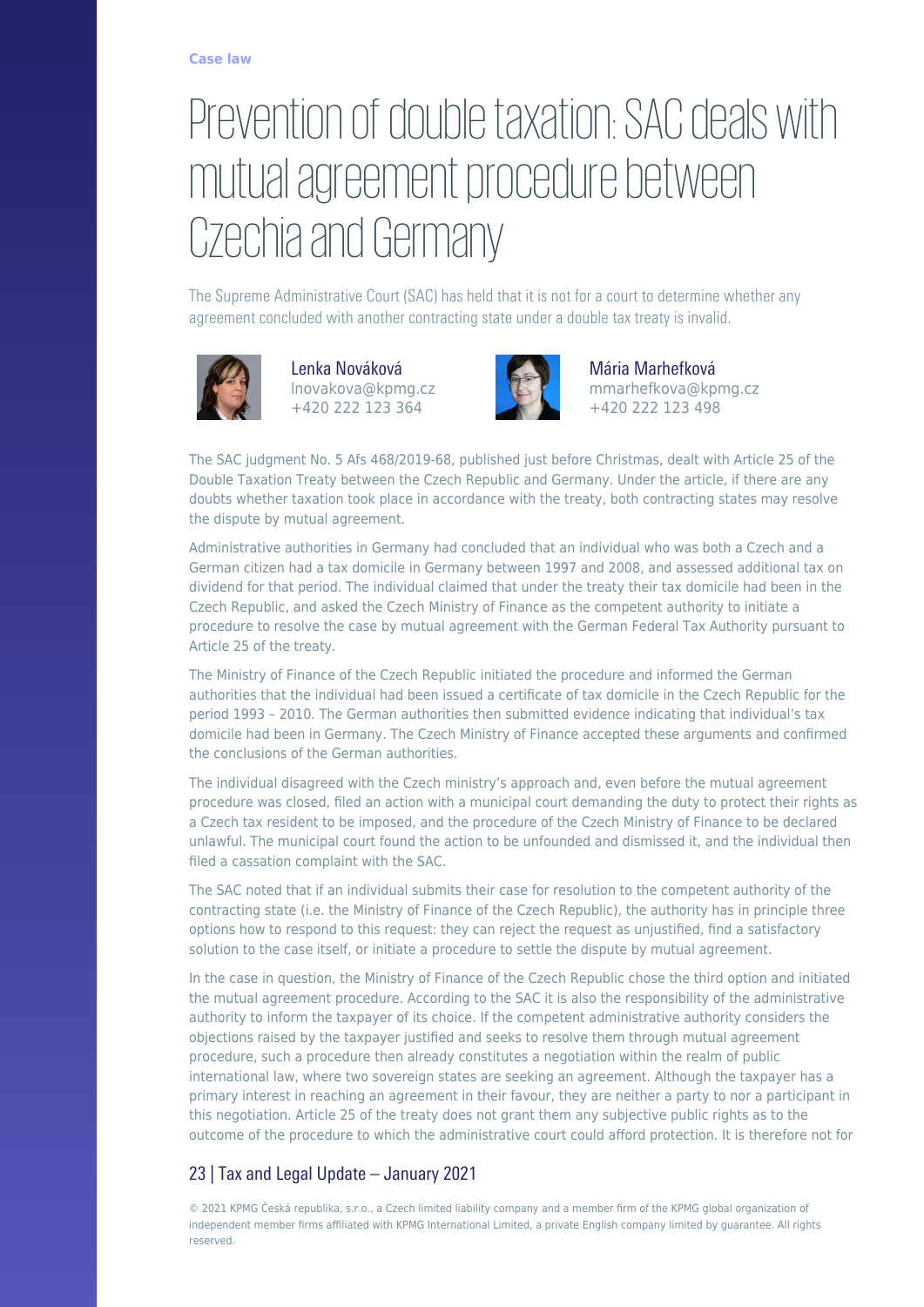the court to decide how international negotiations are to be led. Neither should it assess whether the competent authority has defended the taxpayer's rights vigorously enough in the particular case.

As the SAC summarised in its decision, a review of the competent authority's opinion pursuant to Article 25 of the treaty is only possible in two cases: firstly, if the competent authority rejects the taxpayer's request for the procedure provided for by Article 25 of the treaty as unjustified – which did not happen in this case; and secondly, after the mutual agreement procedure has been closed, which had not yet happened in the case in question. In view of this, the SAC dismissed the cassation complaint. However, as the SAC added, even if the administrative court had dealt within its review with the competent authority's approach to a mutual agreement procedure already concluded, its assessment would have no effect on that procedure, since it is not for the court to determine whether any agreement concluded with the other contracting state is invalid.

To conclude, the SAC inter alia noted that the fact that tax liabilities may have expired shall not lead to a refusal to initiate a mutual agreement procedure, not even if this resulted in a double non-taxation of income; the treaty does not contain any clause that would make non-taxation in one contracting state conditional upon taxation in another contracting state. According to the SAC, the Ministry of Finance of the Czech Republic should therefore not take a passive approach to the mutual agreement procedure just because the income can no longer be taxed in the Czech Republic due to expiry of the lapse period.

#### 24 | Tax and Legal Update – January 2021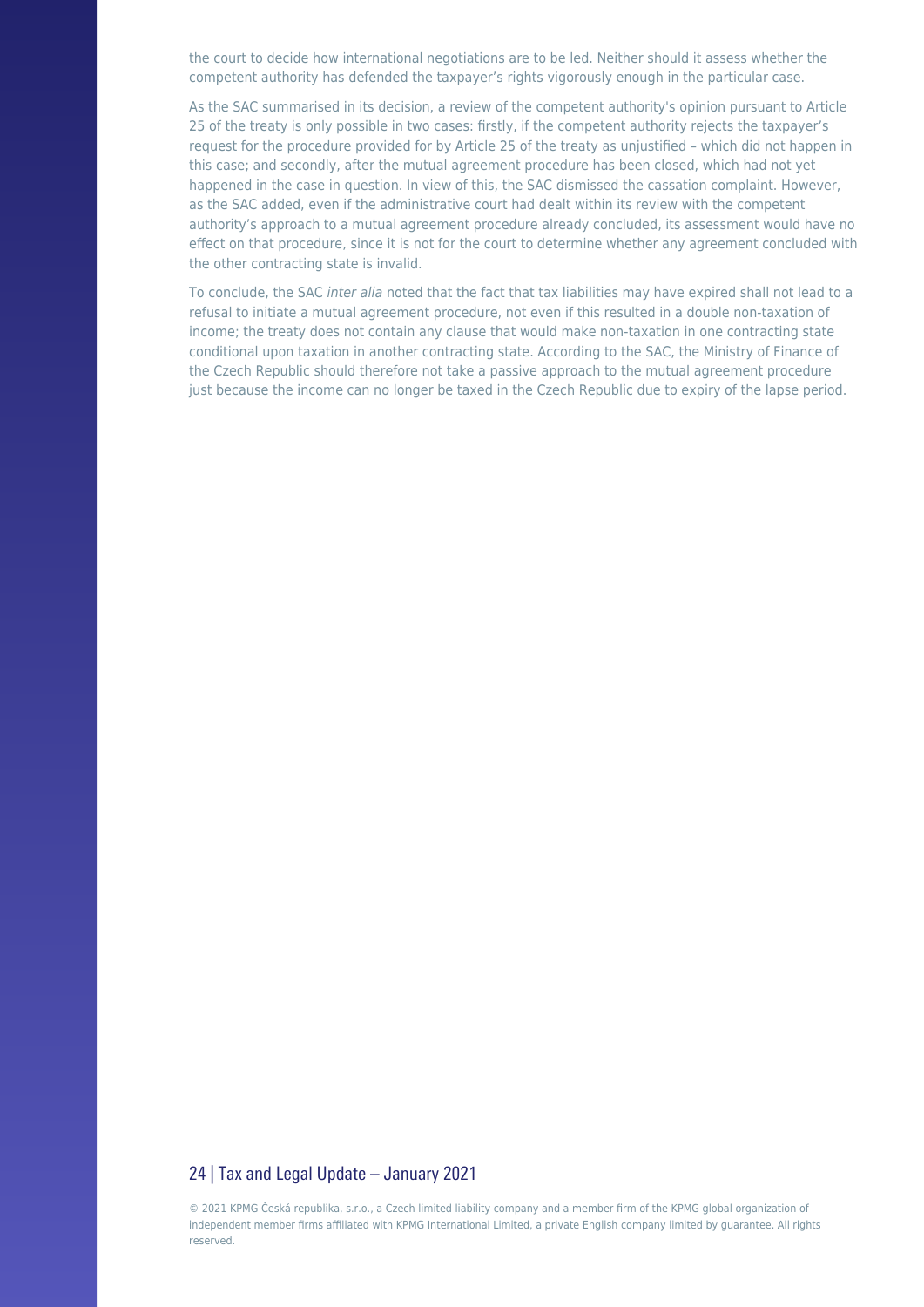# [News in brief, January 2021](https://danovky.cz/en/news-in-brief-january-2021)

Last month's tax and legal news in a few sentences.



Lenka Fialková lfialkova@kpmg.cz +420 222 123 536



Václav Baňka vbanka@kpmg.cz +420 222 123 505

#### **DOMESTIC NEWS IN BRIEF**

- The tax package for 2021 was published in the Collection of Laws under No. 609/2020 on 31 December 2020 and entered into effect on 1 January 2021. The package, inter alia, repeals the super-gross wage, introduces two personal income tax rates of 15% and 23%, introduces monetary contributions for meals, increases the basic tax relief per taxpayer, and abolishes the limit for the tax bonus that may be payable to taxpayers if their child credit for the year exceeds their tax liability. Moreover, the package amends the taxation of bonds, introduces accelerated depreciation for selected categories of assets acquired in 2020 and 2021, increases the limit for tangible fixed assets to CZK 80 thousand, and repeals the category of intangible assets for tax purposes.
- The Minister of Finance decided on a general waiver of penalties for the late filing of real estate tax returns for 2021 and road tax returns for 2020 on the condition that such returns are submitted no later than on 1 April 2021 (published in Financial Bulletin 3/2021 on 7 January 2021). The sanction-free period for filing tax returns will thus be postponed from 31 January 2021 to 1 April 2021. For road tax, the waiver also applies to default interest if the tax is paid no later than on 1 April 2021. Any road tax underpayments will also have to be paid by 1 April 2021 at the latest. The date on which real estate tax is payable remains the same: 31 May 2021 and 30 November 2021, primarily owing to the restriction of the tax authorities' opening hours.
- Regulation No. 589/2020 Coll., amending basic compensation rates for the use of road motor vehicles and meal allowances and determining the average price of fuel for the purpose of reimbursing travel expenses, has been published in the Collection of Laws. The basic compensation rate for 2021 will increase to CZK 4.40 per 1 km driven by passenger car.
- Regulation No. 581/2020 Coll., amending the regulation on the essentials of filings and e-filing forms in insolvency proceedings and the regulation on the rules of procedure for insolvency proceedings, has been published.
- A notice of the Ministry of Labour and Social Affairs disclosing the average wage in the national economy for the first to the third quarter of 2020 for the purposes of the Act on Employment has been published in the Collection of Laws under No. 574/2020 Coll. The average wage for this purpose amounts to CZK 34,611. A similar notice for the purposes of the Labour Code has been published under No. 575/2020 Coll.
- On its website, the Ministry of Finance has updated an overview of [effective double taxation](https://www.mfcr.cz/cs/legislativa/dvoji-zdaneni/prehled-platnych-smluv) [treaties,](https://www.mfcr.cz/cs/legislativa/dvoji-zdaneni/prehled-platnych-smluv) also including treaties in effect from 2021 - with Kyrgyzstan (No. 50/2020 Coll. of Int. Tr.) and Botswana (No. 49/2020 Coll. of Int. Tr.)
- An overview of the [Ministry of Labour and Social Affairs' changes and updates for 2021](https://www.mpsv.cz/documents/20142/1248138/18_12_2020_TZ_Co_se_zmeni_od_1_1_2021.pdf) has been published on the ministry's website.
- After evaluating the outputs of the Committee for Fair Pensions, the Ministry of Labour and Social Affairs has submitted three draft amendments to the Act on Pension Insurance for comment procedure, which are as follows:
- A basic proposal of the pension reform amending the architecture of the pension system, involving the transformation of the old-age pension scheme into the zero pillar and the first pillar, i.e. solidarity part and merit-based part of old-age pensions (proposed to be effective from January 2022). The amendment also regulates the mandatory payments by self-employed

### 25 | Tax and Legal Update – January 2021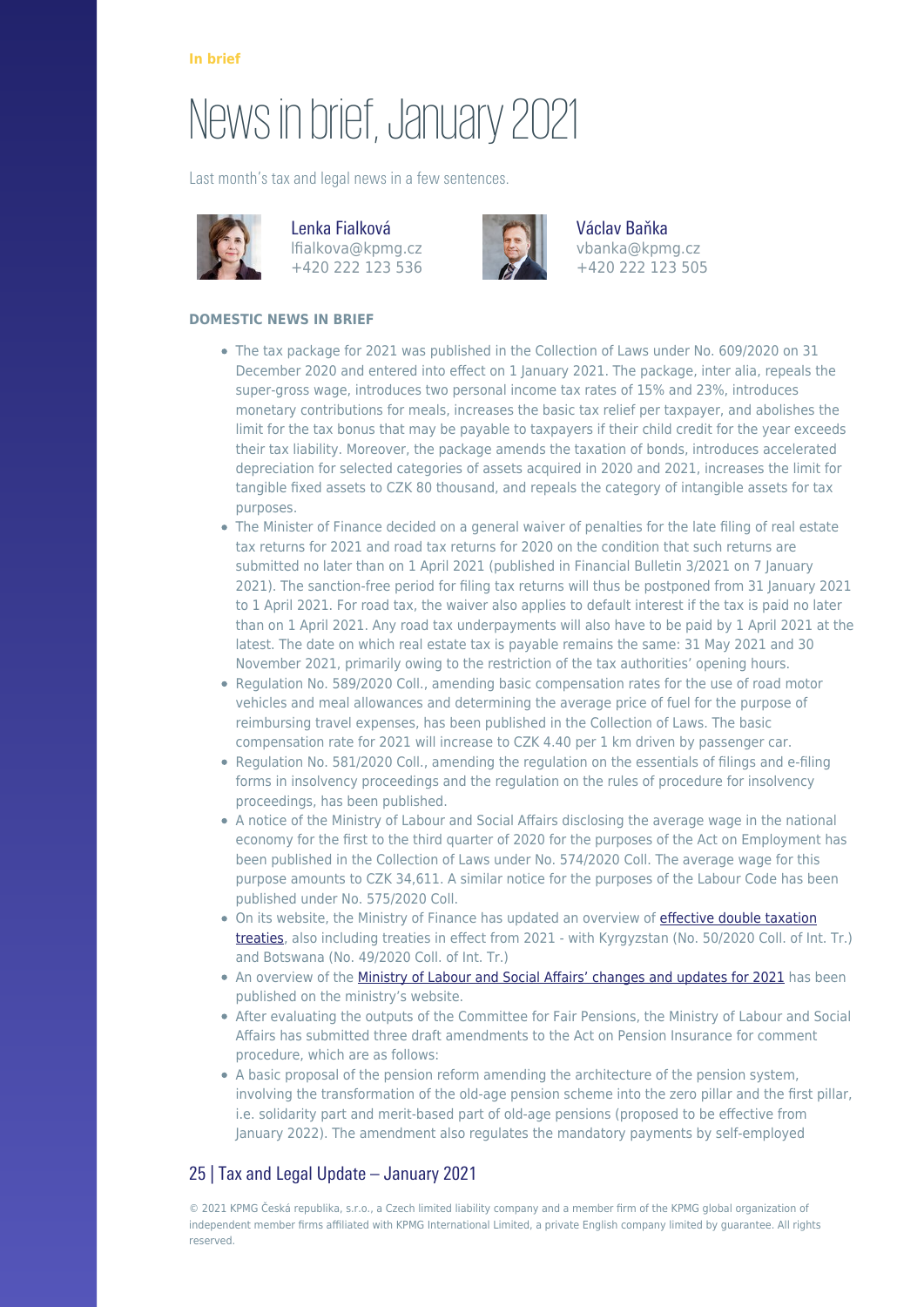persons from 1 January 2023 to strengthen the pension entitlements of these persons.

- A proposal to introduce an early retirement option for persons performing demanding professions, who would retire up to 5 years earlier than normal. To cover the increased cost of the earlier payment of old-age pensions, employers of this category of employees should get involved (increasing social security premiums by 5 percentage points). This is proposed to be effective from 1 January 2024.
- A proposal to increase the merit-based part of old-age pensions by the number of raised children, in particular by CZK 500 per raised child (for a maximum of three children). Pensions awarded both before and after the effective date of the law will be increased. This is proposed to be in effect from 1 January 2023.

#### **FOREIGN NEWS IN BRIEF**

The European Union and the United Kingdom have concluded the EU-UK Trade and Cooperation Agreement. The agreement covers measures aimed at ensuring a level playing field in areas such as state aid, tax transparency, VAT, customs and social security coordination. Additionally, both parties have endorsed a Joint Political Declaration on Countering Harmful Tax Regimes.

#### 26 | Tax and Legal Update – January 2021